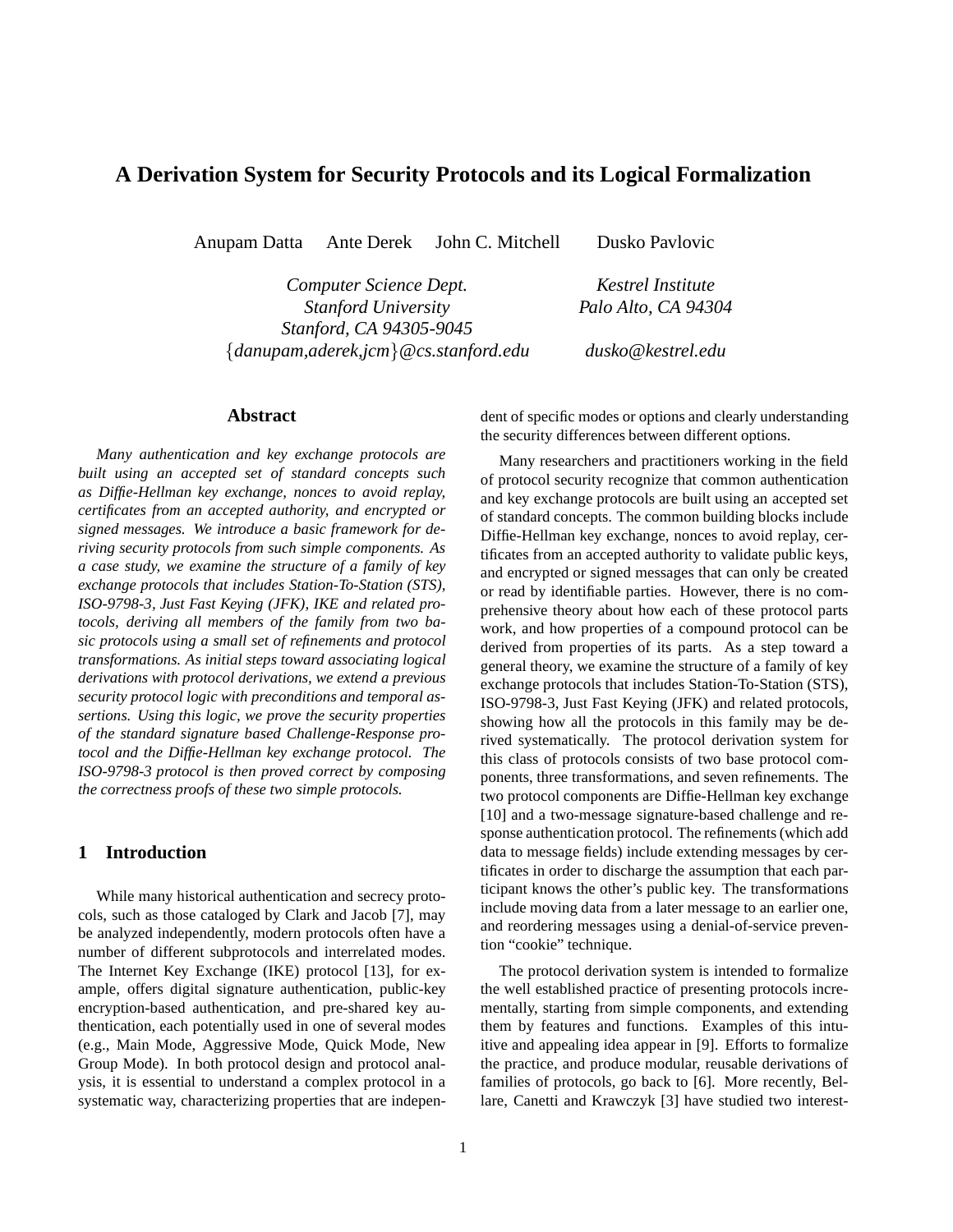ing protocol transformations, which they call *authenticators*, which generically add authentication to a given protocol scheme. We notice that, in some cases, the composition of two protocols has the security properties of both. For example, Diffie-Hellman key exchange provides a shared secret, but no authentication. Conversely, signed challengeresponse provides authentication, but no shared secret. Our composition of the two provides the advantages of both: an authenticated shared secret. In exploring this approach, we aim to capture the intuition that protocol designers use when they develop new protocols by modifying existing protocols for the purpose of adding new desired properties. Moreover, when new protocols are presented as derivations, their analysis could be easier.

Our eventual goal is to assign to each protocol component, refinement and transformation a logical formula, expressing its meaning, and formally tied to it by a semantical relation in the style of [12]. Having verified soundness and correctness of such assignments once and for all, one could then routinely infer standard properties of protocols from the way they are derived. As initial steps toward associating logical derivations with protocol derivations, we extend a previous security protocol logic with preconditions and temporal assertions and prove properties of protocols that lie in the early branches of the family tree.

The rest of the paper is organized as follows. Section 2 describes the main ideas underlying the protocol derivation system. In Section 3, we present the derivations of the STS family of key exchange protocols. Section 4 discusses the compositional logical framework using which security properties of protocols can be proved and also protocols can be formally derived. To illustrate the use of this method, the ISO-9798-3 protocol is formally derived from two component subprotocols based on the Diffie-Hellman key exchange protocol and the signature-based Challenge-Response protocol. Finally, in Section 5, we present our conclusions and propose some interesting themes for future work.

# **2 Derivation Framework**

Our framework for deriving security protocols consists of a set of basic building blocks called *components* and a set of operations for constructing new protocols from old ones. These operations are of three types: *composition*, *transformation* and *refinement*. Intuitively, the distinctions between these parts are as follows:

A *component* is a basic protocol step or steps, used as a building block for larger protocols. Since the present paper uses key exchange protocols as a worked example, we take Diffie-Hellman key exchange as a basic component. A *composition* operation takes two protocols and puts them together in some way. Sequential composition and term substitution are two examples of composition operations. A *refinement* operation acts on message components of a single protocol. For example, replacing a plaintext nonce by an encrypted nonce is a refinement. A refinement does not change the number of messages or the basic structure of a protocol. A *transformation* operates on a single protocol. It is a general rewrite operation that can modify several steps of a protocol by moving data from one message to another, combining steps, or inserting one or more additional steps. For example, moving data from one protocol message to an earlier message (between the same parties) is a transformation.

In the next section, we examine the structure of a set of key exchange protocols (which we call the STS family) to illustrate the use of this method. Among the derived protocols are STS [9], standard Challenge-Response protocol [19], JFKi, JFKr, ISO-9798-3 protocol [2], and the core of the IKE protocol [13].

# **3 Derivation of the STS Family**

In this section, we present a derivation of the STS protocol family. The STS family includes protocols like IKE which are actually deployed on the internet and JFKi and JFKr which are currently being considered by IETF as replacements for IKE. The security properties relevant to the STS family of protocols include key secrecy, mutual authentication, denial-of-service protection, identity protection and computational efficiency. Computational efficiency is achieved by reusing Diffie-Hellman exponentials across multiple sessions.

We begin by describing the basic components, and the transformation and refinement operations used in deriving the STS family of key exchange protocols. In order to keep the paper within page limits, the components and transformations are presented tersely, with additional intuition and explanation given where they are used.

In informally describing the derivation system, we use a standard informal notation for protocol steps. However, the reader should bear in mind that protocols actually involve initial conditions, communication steps, and internal actions used to compute data used in messages and data produced as output of the protocol for use in other operations. When we derive a protocol, the derivation steps may act on one or more of these aspects of a protocol.

## **3.1 Components**

#### **Diffie-Hellman component,**  $C_1$

The basic Diffie-Hellman protocol [10] provides a way for two parties to set up a shared key  $(g^{ir})$  which a passive attacker cannot recover. There is no authentication guarantee: the secret is shared between two parties, but neither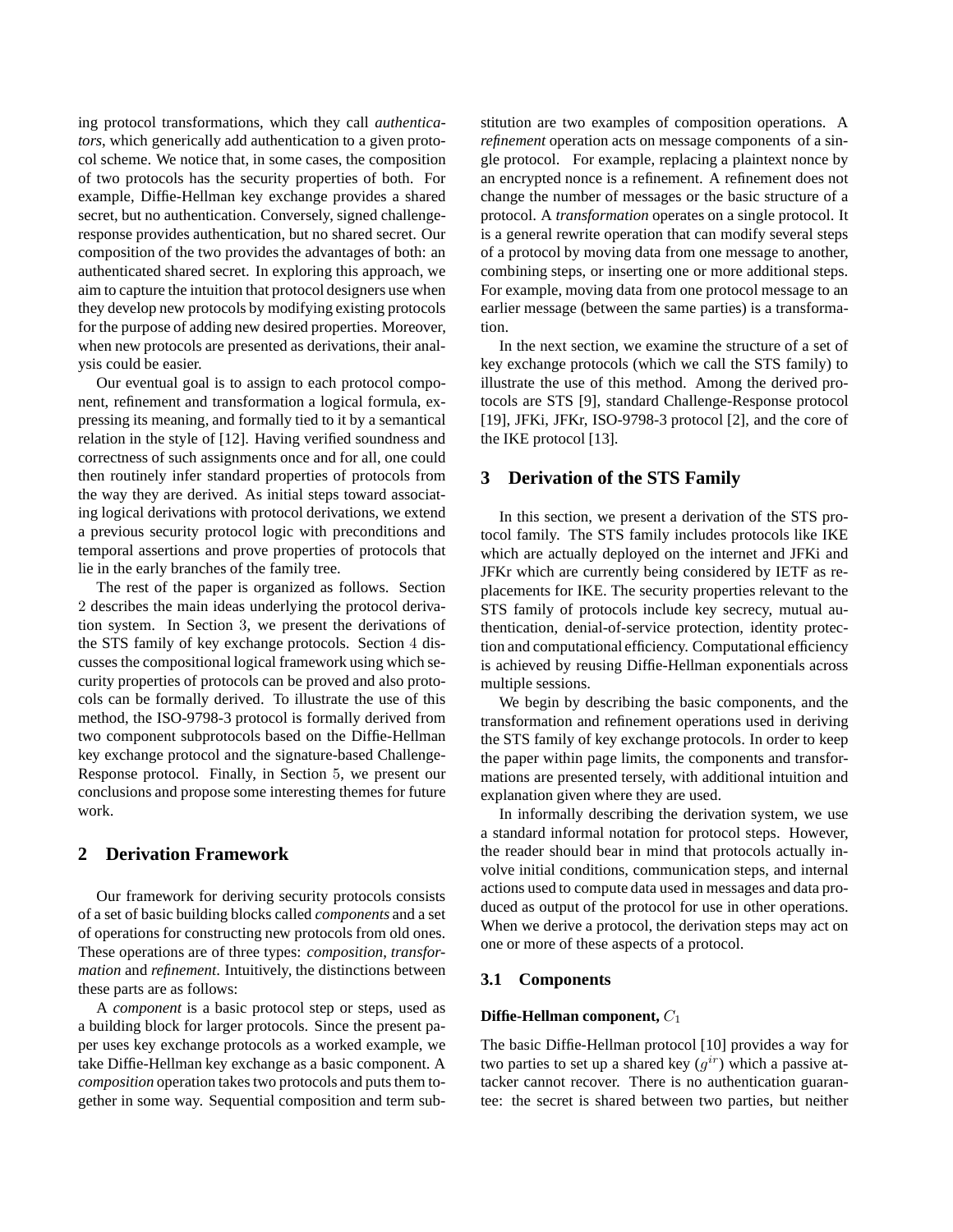can be sure of the identity of the other. The security of the key depends on the computational hardness of the discrete logarithm problem. Our component  $C_1$  contains only the internal computation steps of the Diffie-Hellman protocol.

*I*: generates random value *i* and computes  $g^i$  (for previously agreed base b) R: generates random value  $r$  and computes  $g<sup>r</sup>$ (for previously agreed base b)

In this component no messages are sent; the exponentials are considered to be the output of this protocol fragment.

### **Signature-based authenticator,**  $C_2$

The signature-based challenge-response protocol shown below is a standard mechanism for one-way authentication (see Section 10.3.3 of [19])

$$
I \to R : m
$$
  

$$
R \to I : SIG_R(m)
$$

It is assumed that  $m$  is a fresh value or nonce and that the initiator, I, possesses the public key certificate of responder, R, and can therefore verify the signature.

## **3.2 Transformations**

#### **Message component move,**  $T_1$

This transformation moves a field  $t$  of a message  $m$  to an earlier message  $m'$ , where m and  $m'$  have the same sender and receiver, and if  $t$  does not contain any data freshly generated or received between the two messages. One reason for using this transformation is to reduce the total number of messages in the protocol.

### **Binding,** T<sup>2</sup>

Binding transformations generally add information from one part of a protocol to another in order to "bind" the two parts in some meaningful way. The specific instance of this general concept that we use in this paper adds a nonce from an earlier message into the signed portion of a later message, as illustrated in Figure 1.

 $I \rightarrow R : m$   $I \rightarrow R : m$  $R \rightarrow I : n, SIG_R(m) \implies R \rightarrow I : n, SIG_R(n,m)$ <br>  $I \rightarrow R : SIG_I(n)$   $I \rightarrow R : SIG_I(m,n)$  $I \rightarrow R : SIG_I(m, n)$ 

**Figure 1. An example of a binding transformation**

We can understand the value of this transformation by considering the signature-based authenticator,  $C_2$ , described above. Protocol  $C_2$  provides one-sided authentication: after executing the protocol,  $I$  is assured that the second message was generated by  $R$  in response to the first message. However, R does not know the identity of I. Since the goal of a mutual authentication protocol is to provide the authentication guarantee to both parties, it seems likely that we can construct a mutual authentication protocol from two instances (executed in opposite directions) of  $C_2$ . However, the sequential composition of two runs of  $C_2$ does not quite do the job, since neither party can be sure that the other participated in one of the runs. If we apply a transformation to obtain the protocol on the left side of Figure 1, and then apply the binding transformation to obtain the one on the right, we obtain a protocol with both nonces inside the signature, thus assuring that  $m$  and  $n$  belong to the same session.

We note, however, that the protocol on the right side of Figure 1 does not guarantee mutual authentication in the conventional sense. Specifically, after I completes a session with  $R$ , initiator  $I$  cannot be sure that  $R$  knows she has completed the same session with  $I$ . The stronger guarantee may be achieved by including the peer's identity inside the signatures, as discussed further in Section 3.4.

## **Cookie,** T<sup>3</sup>

The purpose of the cookie transformation is to make a protocol resistant to blind Denial-of-Service (DoS) attacks. Under certain assumptions, it guarantees that the responder does not have to create state or perform expensive computation before a round-trip communication is established with the initiator. The cookie transformation is described in detail in [8]. Here, we only touch on the main idea.

$$
I \rightarrow R : m_1 \qquad I \rightarrow R : m_1
$$
  
\n
$$
R \rightarrow I : m_2 \qquad R \rightarrow I : m_2^c, HMAC_{HK_R}(m_1, m_2^c)
$$
  
\n
$$
I \rightarrow R : m_3 \implies I \rightarrow R : m_3, m_1, m_2^c,
$$
  
\n
$$
HMAC_{HK_R}(m_1, m_2^c)
$$
  
\n...  
\n
$$
R \rightarrow I : m_2^e
$$
  
\n...

# **Figure 2. An example of a cookie transformation**

An example of a cookie transformation is shown in Figure 2. The protocol on the left hand side is a standard three message protocol in which after receiving message  $m_1$ , R creates state and replies with message  $m<sub>2</sub>$ . Clearly, this protocol is vulnerable to both computation and memory DoS attacks. Now assume that the components of message  $m_2$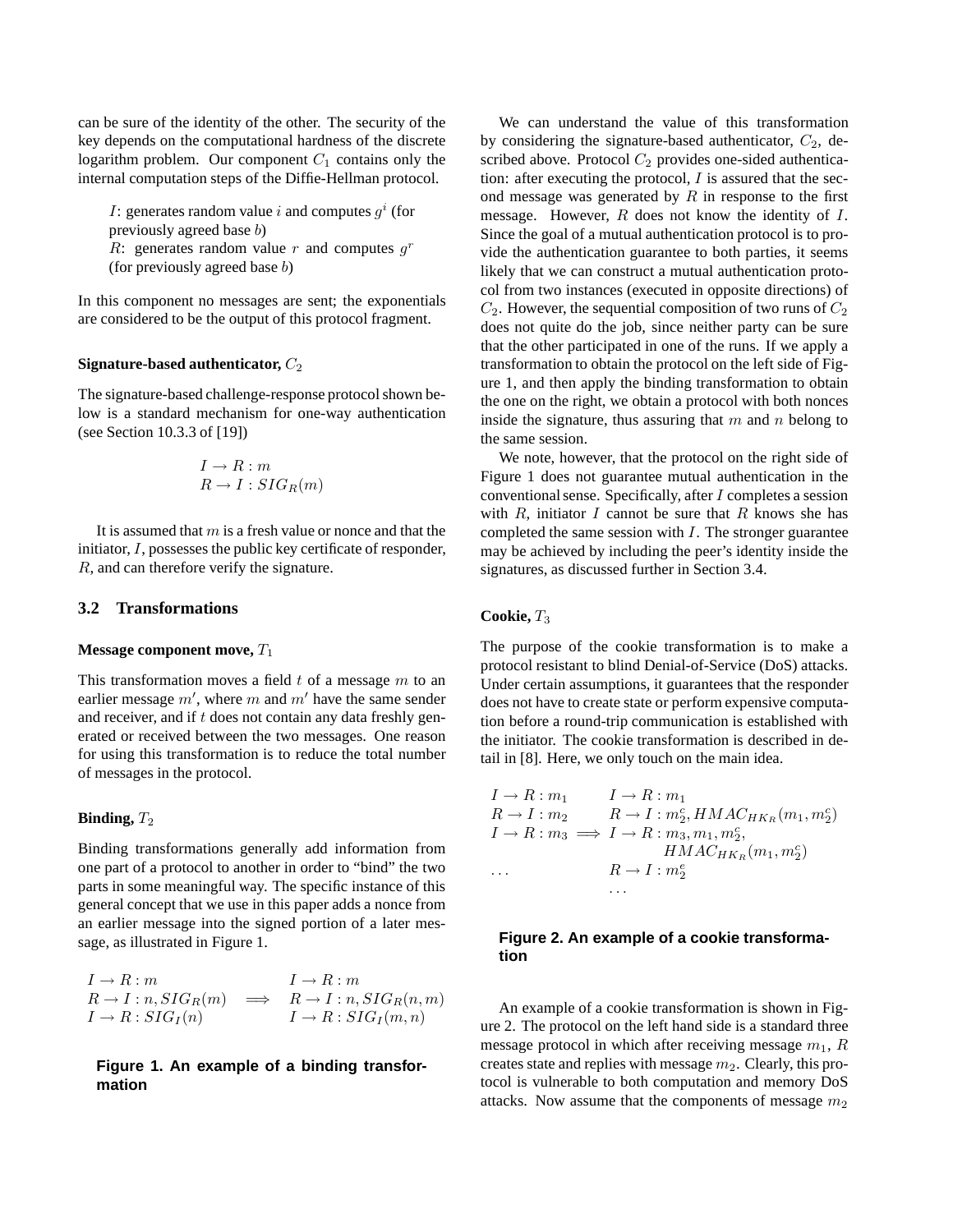can be divided into two sets: those that can be computed without performing any expensive operation (denoted by  $m_2^c$ ) and those that require expensive operations (denoted by  $m_2^e$ ). In the transformed protocol, upon receiving the first message, the responder  $R$  does not create local state and does not perform any expensive computation. Instead,  $R$  sends an unforgeable token (cookie) back to  $I$  which captures the local state, and resumes the protocol only after the cookie is returned by I. Here the cookie is a keyed hash of message  $m_1$  and  $m_2^c$ . The key used for this purpose,  $HK_R$ , is known only to  $R$ . Since expensive computation and creation of state is deferred till it is established that the initiator can receive messages at the IP address which it claimed as its own, the resulting protocol is resistant to blind DoS attacks.

# **3.3 Refinements**

While defining refinements, we use the notation  $a \Rightarrow b$ to indicate that every instance of message component  $a$  in the protocol should be replaced by  $b$ . For ease of exposition, different refinements that serve the same purpose are grouped together below.

**Refinement**  $R_1$   $SIG_X(m) \Rightarrow E_K(SIG_X(m))$ , where  $K$  is a shared key with the peer. The purpose of this refinement is to provide identity protection against passive attackers. In all the protocols that we consider in this paper, everything signed is public. So, an attacker can verify guesses at identities of a principal if the signature was not encrypted.

**Refinement**  $R_5$   $g^x \Rightarrow g^x, n_x$ , where  $n_x$  is a fresh value. In many Diffie-Hellman based key exchange protocols, the Diffie-Hellman exponentials serve two purposes: (a) they provide the material to derive secret keys; (b) they provide the freshness guarantee for runs required in order to prevent replay attacks. However, Diffie-Hellman exponentials are expensive to compute. This refinement makes participants exchange nonces in addition to Diffie-Hellman exponentials, thereby offloading function (b) onto the nonces. The use of nonces enables the reuse of exponentials across multiple sessions resulting in a more efficient protocol. On the other hand, when exponents are reused, perfect forward secrecy is lost. This tradeoff is offered both by JFKi and JFKr.

**Refinement**  $R_6$   $SIG_X(m) \Rightarrow SIG_X(m), ID_X$ , where  $ID<sub>X</sub>$  denotes the public key certificate of X. Since the other party may not possess the signature-verification key, it is necessary to include the certificate along with the signature. Unlike refinements  $R_1$  and  $R_5$  above which add properties to a protocol (identity protection and efficiency respectively), this is an example of a refinement which discharges the assumption that the principals possess each other's public key certificates apriori.

Thus, two general methods of protocol derivation using refinements emerge: (i) construct a protocol with some properties and apply a refinement to add another property to the protocol; (ii) construct a protocol assuming some facts and discharge those assumptions by applying a refinement.

The next four refinements are all geared towards adding the property of mutual authentication to a protocol. We describe one of the refinements in detail here, deferring details of the others to the point where they are used in the derivation of the STS family in the next section.

**Refinement**  $R_4$   $SIG_X(m) \Rightarrow SIG_X(m, ID_Y)$ , where  $Y$  is the peer. An assumption here is that  $X$  possesses the requisite identifying information for  $Y$ , e.g.,  $Y's$  public key certificate, before the protocol is executed. This assumption can be discharged if  $X$  receives  $Y's$  identity in an earlier message of the protocol. In publickey based challenge-response protocols, the authenticator should identify both the sender and the intended recipient. Otherwise, the protocol is susceptible to a person-in-themiddle attack. Here, the signature identifies the sender and the identity inside the signature identifies the intended recipient. In an encryption-based challenge-response protocol (e.g., Needham-Schroeder [23]), since the public encryption key identifies the intended recipient, the sender's identity needs to be included inside the encryption. The original protocol did not do so, resulting in the property discovered nearly twenty years later by Lowe [15].

#### **Refinement**  $R_2$   $SIG_X(m) \Rightarrow$

 $SIG_X(HMAC_K(m, ID_X))$ , where K is a shared key with the peer. The difference between this refinement and  $R_4$  is that instead of signing the peer's identity, the principal signs a keyed hash of the message and her own identity. This refinement is used in the derivation of IKE.

# **Refinement**  $R_3$   $SIG_X(m) \Rightarrow$

 $SIG_X(m)$ ,  $HMAC_K(m, ID_X)$ , where K is a shared key with the peer. This refinement is very similar to  $R_2$  and is used to the derive the core of the JFKr protocol.

### **Refinement**  $R_7$   $E_K(m) \Rightarrow$

 $E_K(m)$ ,  $HMAC_{K'}(role, E_K(m))$ , where K and K' are keys shared with the peer. In this approach, each party includes a keyed hash of the encrypted signature and it's own role (i.e., initiator or responder). This refinement is used in the derivation of JFKr.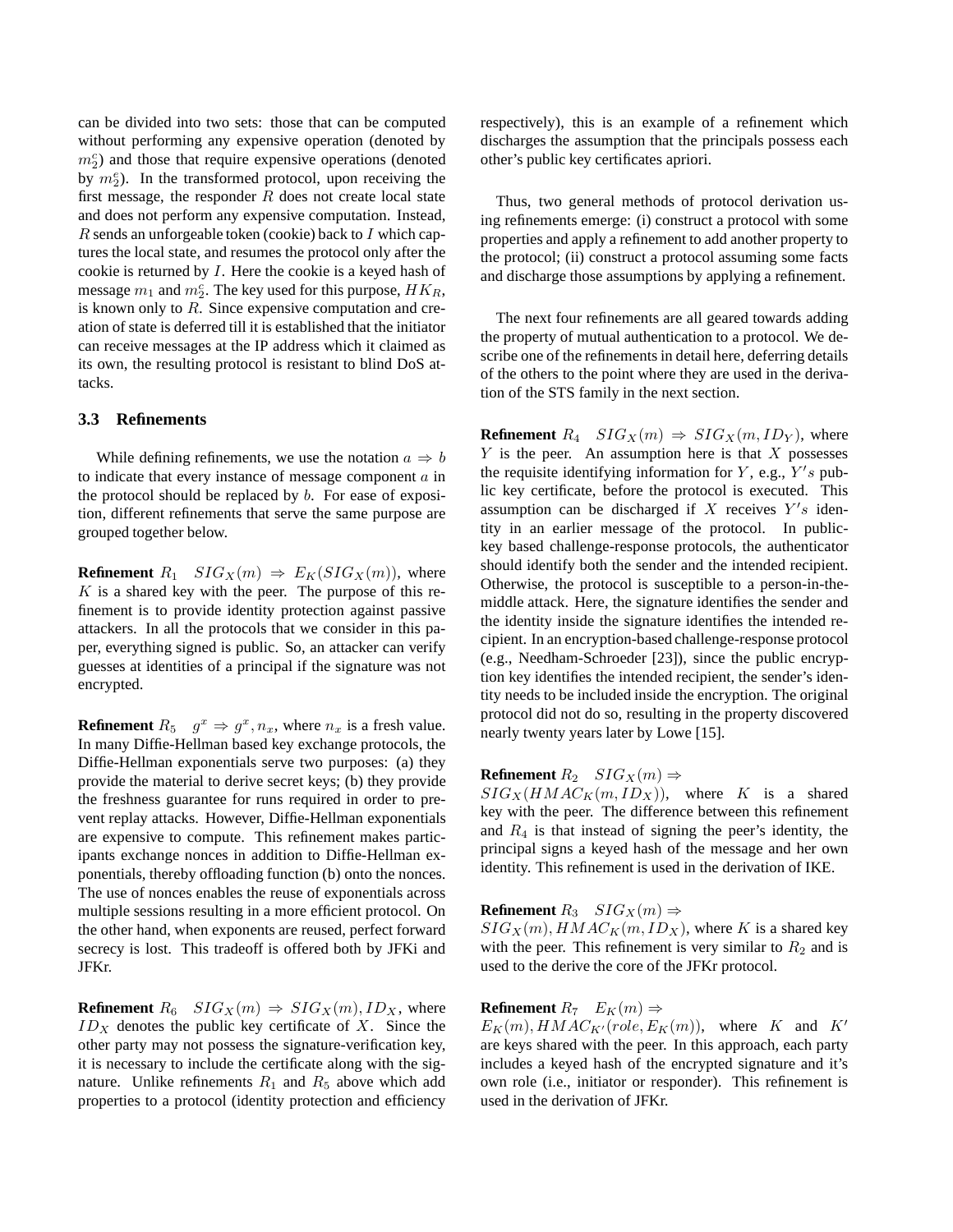## **3.4 The Derivation**

We now use the components and operations of the derivation system defined above to systematically derive the protocols in the STS family. The complete derivation graph is shown in Figure 3. In what follows, we trace the derivations of the various protocols in the graph. At each derivation step, we attempt to intuitively explain what property that step helps achieve.

**Protocol**  $P_1$  Obtained by sequential composition of two symmetric copies of component  $C_2$ .

$$
I \rightarrow R : m
$$
  
\n
$$
R \rightarrow I : SIG_R(m)
$$
  
\n
$$
R \rightarrow I : n
$$
  
\n
$$
I \rightarrow R : SIG_I(n)
$$

This is the first step in constructing a mutual authentication protocol from two instances of an unilateral authentication protocol. Here, it is assumed that  $m$  and  $n$  are fresh values and that  $I$  and  $R$  possess each other's public key certificates and so can verify the signatures.

**Protocol**  $P_2$  Obtained from protocol  $P_1$  by using transformation  $T_1$ : the component of message 3 is moved up to message 2.

$$
I \rightarrow R : m
$$
  

$$
R \rightarrow I : n, SIG_R(m)
$$
  

$$
I \rightarrow R : SIG_I(n)
$$

This refinement serves to reduce the number of messages in the protocol from 4 to 3.

**Protocol**  $P_3$  Obtained from protocol  $P_2$  by using the binding transformation,  $T_2$ .

$$
I \rightarrow R : m
$$
  
\n
$$
R \rightarrow I : n, SIG_R(n, m)
$$
  
\n
$$
I \rightarrow R : SIG_I(m, n)
$$

After executing this protocol,  $I$  is assured that  $R$  generated the second message and moreover that the message was freshly generated. However, as elaborated below, it would be incorrect of  $I$  to conclude that  $R$  believes that she was talking to I. The source of the problem is that the authenticator does not indicate who the message was meant for. One way to get around it is by applying refinement  $R_4$  mentioned in the previous section. There are other ways too as we will see while proceeding with the derivation.

The following attack describes a scenario in which  $R$  and I hold different beliefs about who they completed the session with. Attacker M intercepts and then forwards the first two messages, obtaining nonces  $m$  and  $n$ . Then  $M$  blocks



# **Figure 3. Derivation graph of the STS protocol family**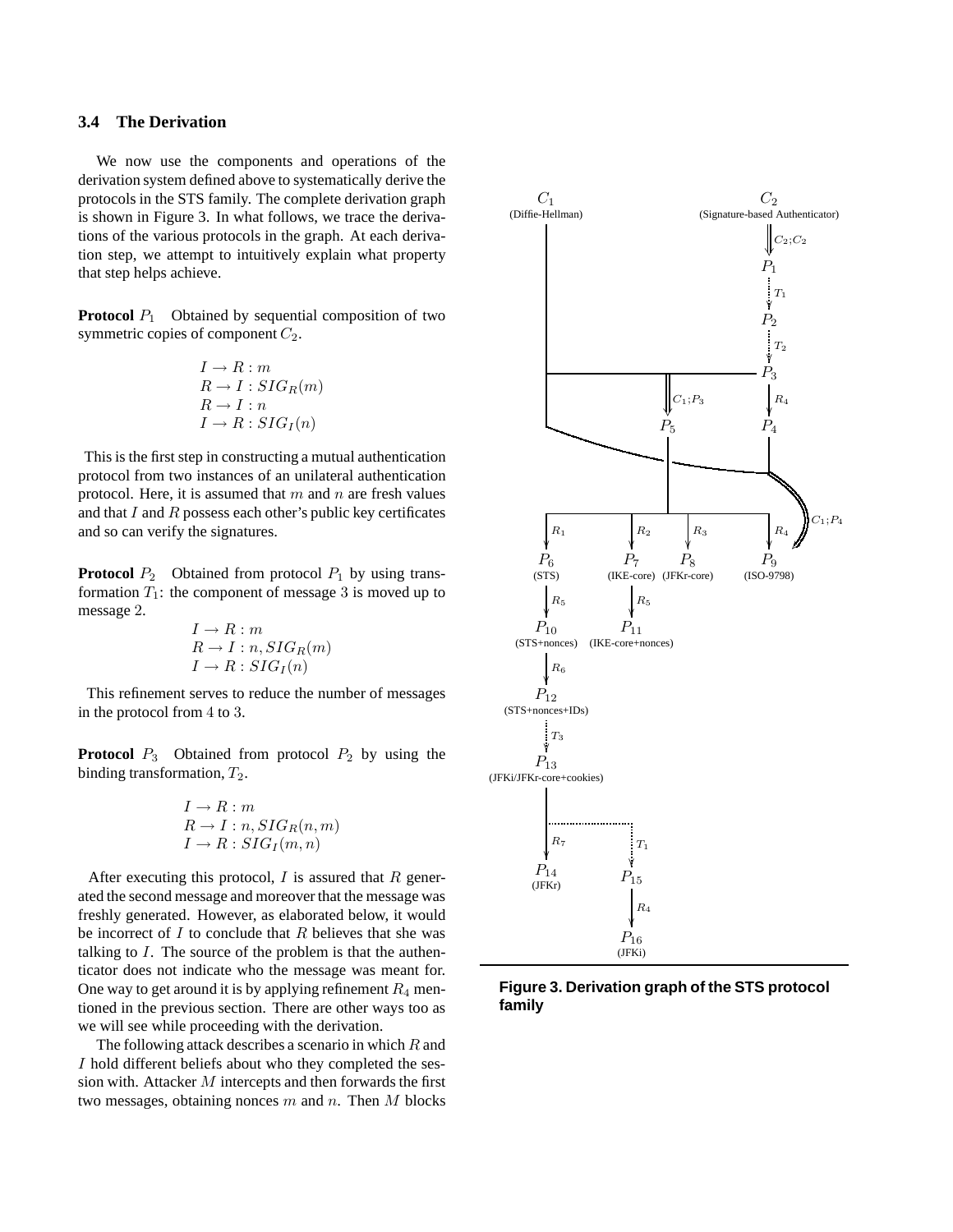the final message from I and substitutes  $SIG<sub>M</sub>(m, n)$ . After these steps,  $I$  believes nonces  $m$  and  $n$  were exchanged with R, but R believes the nonce m was generated by imposter M.

**Protocol**  $P_5$  Obtained by composing component  $C_1$  with protocol  $P_3$ .

$$
I \to R : g^i
$$
  
\n
$$
R \to I : g^r, SIG_R(g^r, g^i)
$$
  
\n
$$
I \to R : SIG_I(g^i, g^r)
$$

The nonces  $m$  and  $n$  were instantiated to Diffie-Hellman exponents  $g^i$  and  $g^r$ . The assumption that m and n are fresh values is still valid as long as  $i$  and  $r$  are fresh. This is an example of composition by term substitution. Intuitively, the actions that any principal carries out in  $P_5$  is the sequential composition of the actions that she carries out in  $C_1$  and in  $P_3$ , except that instead of sending and receiving nonces, she sends and receives Diffie-Hellman exponentials. That is why it makes sense to regard term substitution as a composition operation. Protocol  $P_5$  possesses all the properties of protocol  $P_3$ . In addition, whenever I completes a session supposedly with  $R$ , then if  $R$  is honest, then  $I$  and  $R$  share a secret,  $g^{ir}$ . Note that since the person-in-the-middle attack described above is still possible,  $R$  may not believe that she has a shared secret with I.

After protocol  $P_5$ , four different derivation paths can be seen in Figure 3. The first path includes STS, JFKi and JFKr; the second path includes the core of IKE; the third path includes a protocol that forms the core of IKE-sigma [14] and JFKr; the fourth path includes the ISO-9798-3 protocol. We describe the first derivation path in detail here. The refinements and transformations used in the other paths can be seen in Figure 3. The details are omitted due to space constraints. Also included is a derivation of the *ISO-9798-3* protocol. The properties of the protocols in this derivation are formally proved in the next section.

### **Path 1: STS, JFKi and JFKr**

**Protocol**  $P_6$  Obtained by applying refinement  $R_1$  to protocol  $P_5$ , where K is a key derived from the Diffie-Hellman secret. This is the STS protocol.

$$
I \to R : g^i
$$
  
\n
$$
R \to I : g^r, E_K \left( SIG_R(g^r, g^i) \right)
$$
  
\n
$$
I \to R : E_K \left( SIG_I(g^i, g^r) \right)
$$

In addition to the properties of  $P_5$ ,  $P_6$  provides identity protection against passive attackers. As mentioned before, refinement  $R_1$  is geared towards adding this property to the protocol on which it is applied.  $P_6$  also provides a mutually authenticated shared secret. The person-in-the-middle attack described while presenting protocol  $P_3$  (and which is applicable to protocol  $P_5$  too) does not work anymore since an attacker cannot compute the encryption key,  $K$ , which depends on the Diffie-Hellman secret,  $g^{ir}$ , and hence cannot replace I's signature in the third message by her own. However, Lowe describes another attack on this protocol in [16]. It is not quite clear whether that attack breaks mutual authentication.

**Protocol**  $P_{10}$  Obtained by applying refinement  $R_5$  to protocol  $P_6$ .

$$
I \to R : g^i, n_i
$$
  
\n
$$
R \to I : g^r, n_r, E_K \left( SIG_R(g^r, n_r, g^i, n_i) \right)
$$
  
\n
$$
I \to R : E_K \left( SIG_I(g^i, n_i, g^r, n_r) \right)
$$

 $P_{10}$  retains all the properties of  $P_6$  except perfect forward secrecy. As mentioned while describing refinement  $R_5$ , the use of fresh nonces enables the reuse of Diffie-Hellman exponentials across multiple sessions resulting in a more computationally efficient protocol.

**Protocol**  $P_{12}$  Obtained by applying refinement  $R_6$  to protocol  $P_{10}$ .

$$
I \to R : g^i, n_i
$$
  
\n
$$
R \to I : g^r, n_r,
$$
  
\n
$$
E_K \left( SIG_R(g^r, n_r, g^i, n_i), ID_R \right)
$$
  
\n
$$
I \to R : E_K \left( SIG_I(g^i, n_i, g^r, n_r), ID_I \right)
$$

By applying refinement  $R_6$  to  $P_{10}$ , no new properties are introduced. Instead, the assumption that the protocol principals possessed each other's public key certificates apriori is discharged by explicitly exchanging certificates alongside the signatures.

**Protocol**  $P_{13}$  Obtained by applying the cookie transformation,  $T_3$ , to protocol  $P_{12}$ .

$$
I \to R : g^{i}, n_{i}
$$
  
\n
$$
R \to I : g^{r}, n_{r}, HMAC_{HK_{R}}(g^{r}, n_{r}, g^{i}, n_{i})
$$
  
\n
$$
I \to R : g^{i}, n_{i}, g^{r}, n_{r}, HMAC_{HK_{R}}(g^{r}, n_{r}, g^{i}, n_{i}),
$$
  
\n
$$
E_{K} (SIG_{I}(g^{i}, n_{i}, g^{r}, n_{r}), ID_{I})
$$
  
\n
$$
R \to I : E_{K} (SIG_{R}(g^{r}, n_{r}, g^{i}, n_{i}), ID_{R})
$$

The cookie transformation ensures that in addition to the properties of protocol  $P_{12}$ , this protocol also possesses the additional property of resistance to blind Denial-of-Service attacks.

At this point, we have derived a protocol that provides key secrecy, mutual authentication, identity protection (for initiator against passive attackers and for responder against active attackers), DoS protection and computational efficiency, i.e., all the stated security properties for this family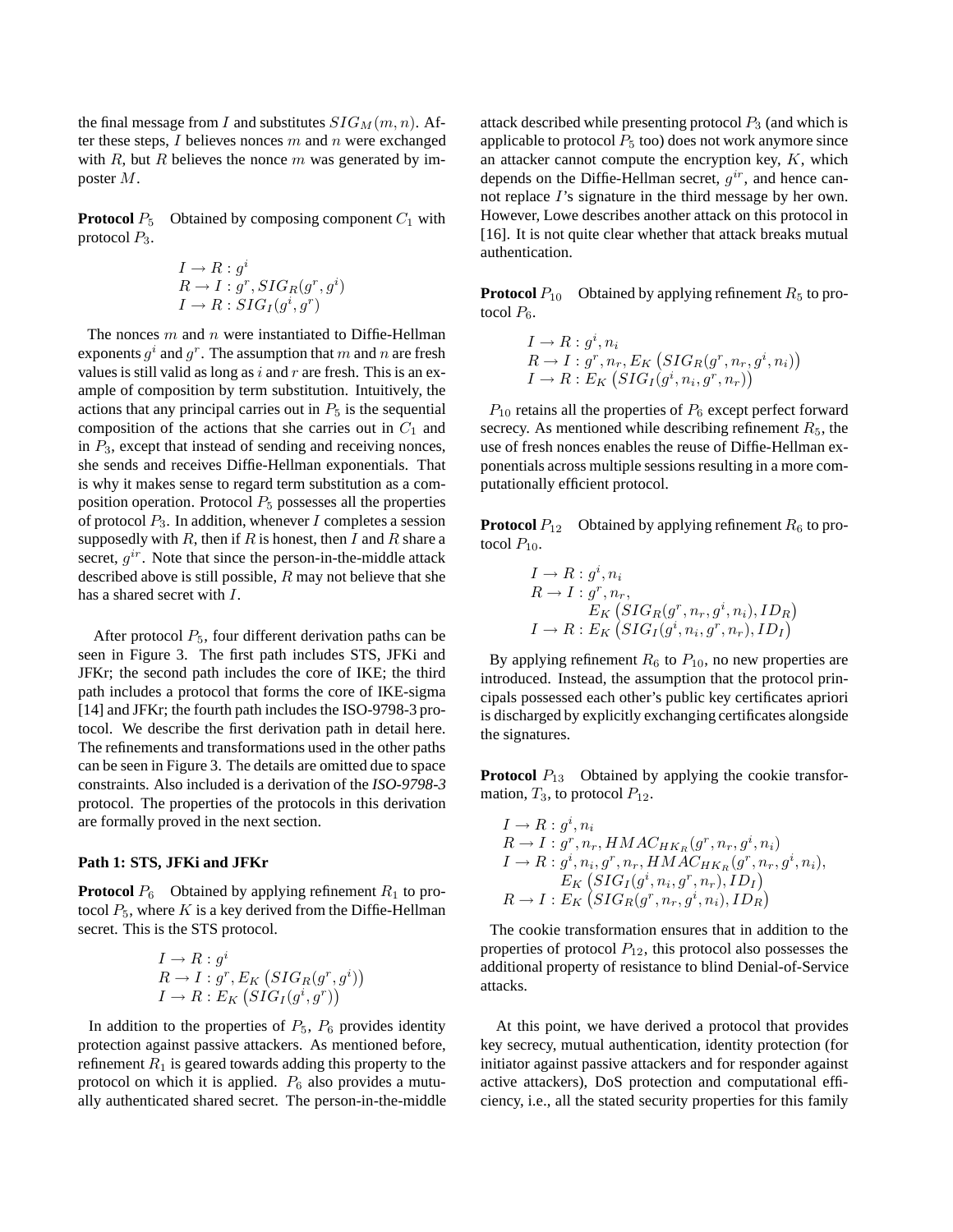of protocols. Both JFKi and JFKr are obtained from  $P_{13}$ and only differ in the form of identity protection that they offer.

## **Path 1.1: JFKr**

**Protocol**  $P_{14}$  Obtained by applying refinement  $R_7$  to  $P_{13}$ . This is essentially JFKr. We ignore some of the message fields (e.g., the security association and the group identifying information) which can be added using two more refinements.

$$
I \to R : g^{i}, n_{i}
$$
  
\n
$$
R \to I : g^{r}, n_{r}, HMAC_{HK_{R}}(g^{r}, n_{r}, g^{i}, n_{i})
$$
  
\n
$$
I \to R : g^{i}, n_{i}, g^{r}, n_{r}, HMAC_{HK_{R}}(g^{r}, n_{r}, g^{i}, n_{i}),
$$
  
\n
$$
E_{K} (SIG_{I}(g^{i}, n_{i}, g^{r}, n_{r}), ID_{I}),
$$
  
\n
$$
HMAC_{K'} (I, E_{K} (SIG_{I}(g^{i}, n_{i}, g^{r}, n_{r}), ID_{I}))
$$
  
\n
$$
R \to I : E_{K} (SIG_{R}(g^{r}, n_{r}, g^{i}, n_{i}), ID_{R}),
$$
  
\n
$$
HMAC_{K'} (R, E_{K} (SIG_{R}(g^{r}, n_{r}, g^{i}, n_{i}), ID_{R}))
$$

 $P_{14}$  retains all the properties of  $P_{13}$ . The keyed hash of the encrypted signature appears to serve the same purpose as the encryption of the signature in protocol  $P_6$ . It guarantees that since the computation of the keys  $K$  and  $K'$ requires knowledge of  $g^{ir}$ , the adversary cannot launch the person-in-the-middle attack described while presenting protocol  $P_3$ , since she cannot compute the encrypted signature and the keyed hash. Also, Lowe's attack [16] doesn't work against this protocol.

## **Path 1.2: JFKi**

**Protocol**  $P_{15}$  Obtained by applying transformation  $T_1$  to protocol  $P_{13}$ .

$$
I \rightarrow R: g^i, n_i
$$
  
\n
$$
R \rightarrow I: g^r, n_r, ID_R, HMAC_{HK_R}(g^r, n_r, g^i, n_i)
$$
  
\n
$$
I \rightarrow R: g^i, n_i, g^r, n_r, HMAC_{HK_R}(g^r, n_r, g^i, n_i),
$$
  
\n
$$
E_K(SIG_T(g^i, n_i, g^r, n_r), ID_I)
$$
  
\n
$$
R \rightarrow I: E_K(SIG_R(g^r, n_r, g^i, n_i))
$$

The message component  $ID_R$  is moved from message 4 in  $P_{13}$  to message 2 here. The reason for applying this transformation becomes clear in the next step when the principals include the peer's identity inside the signatures. Since I's signature is part of the third message of the protocol, she must possess  $R$ 's identity before she sends out that message. This protocol retains all the properties of  $P_{13}$  except for the fact that the form of identity protection is different. Unlike  $P_{13}$ , here the responder's identity is not protected. The initiator's identity is still protected against active attackers.

**Protocol**  $P_{16}$  Obtained by applying refinement  $R_4$  to protocol  $P_{15}$ . This is JFKi (except for one additional signature in the second message which can be added using one more transformation). As with JFKr, some of the message fields which do not contribute to the core security property are ignored.

$$
I \to R: g^{i}, n_{i}
$$
  
\n
$$
R \to I: g^{r}, n_{r}, ID_{R}, HMAC_{HK_{R}}(g^{r}, n_{r}, g^{i}, n_{i})
$$
  
\n
$$
I \to R: g^{i}, n_{i}, g^{r}, n_{r}, HMAC_{HK_{R}}(g^{r}, n_{r}, g^{i}, n_{i}),
$$
  
\n
$$
E_{K} (SIG_{I}(g^{i}, n_{i}, g^{r}, n_{r}, ID_{R}), ID_{I})
$$
  
\n
$$
R \to I: E_{K} (SIG_{R}(g^{r}, n_{r}, g^{i}, n_{i}, ID_{I}))
$$

The refinement added the peer's identities inside the signatures.  $ID_R$  and  $ID_I$  are added inside I's and R's signatures in message 3 and message 4 respectively. Including the identities inside the signatures obviates the attack described while presenting protocol  $P_3$  and Lowe's attack on STS [16].  $P_{16}$  retains all the properties of  $P_{15}$ .

#### **Derivation of the ISO-9798-3 Protocol**

Now we present a derivation of protocol P9, *ISO-9798-3* .

**Protocol**  $P_4$  Obtained by applying refinement  $R_4$  to protocol  $P_3$ . This is the standard challenge-response protocol.

$$
I \rightarrow R : m
$$
  
\n
$$
R \rightarrow I : n, SIG_R(n, m, ID_I)
$$
  
\n
$$
I \rightarrow R : SIG_I(m, n, ID_R)
$$

 $P_3$  is refined so that the peer's identity is included inside the signatures. Consequently, the person-in-the-middle attack on  $P_3$  doesn't succeed against  $P_4$ .  $P_4$  therefore provides mutual authentication. Protocol  $P_9$  is now derived by composing component  $C_1$  with protocol  $P_4$  in exactly the same way that  $P_5$  was derived.

### **3.5 Other Issues**

#### **3.5.1 Commutativity of Rules**

As suggested by protocol  $P_9$  above, many protocols have several different derivations, obtained by applying compositions, refinements and transformations in different orders. Such *commutativities* of the derivation steps are usually justified by the fact that the properties that they realize are logically independent. For instance, the refinements  $R_1$  (encrypting the signatures) and  $R_5$  (adjoining nonces to the exponentials) commute, because the corresponding properties - identity protection and reusability of exponentials are logically independent.

#### **3.5.2 Generalization of Refinements**

In this introductory presentation, we often selected the refinements leading to the desired properties by a shortest path. Building a library of reusable derivations of a wider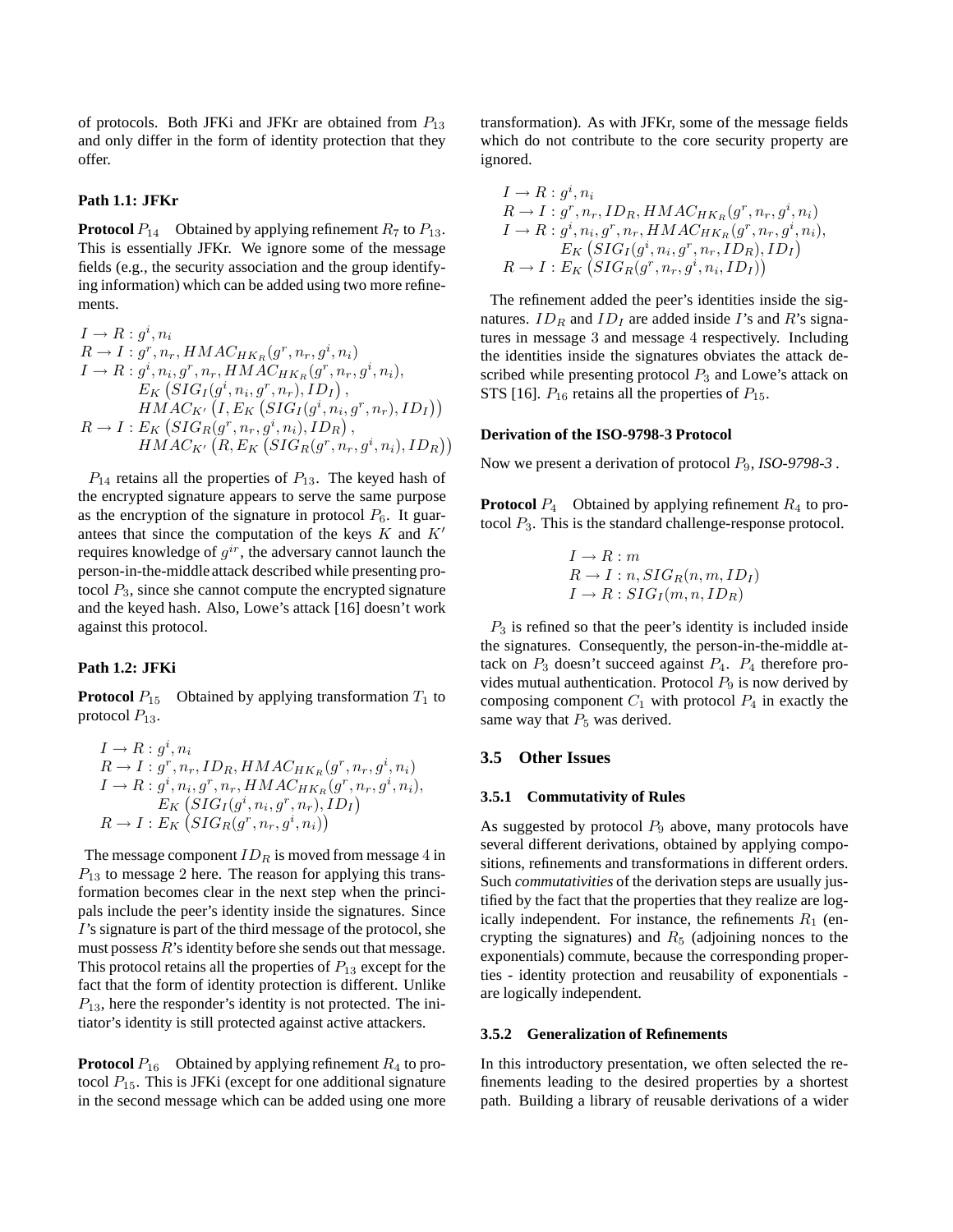family of protocols would justify more general rules. For example, refinement  $R_1$  is a special case of a general refinement:  $m \Rightarrow E_K(m)$ , where m is any term and K is a shared key. The purpose of this refinement would be to remove the term m from the set of publicly known values.

# **4 Logical Formalization**

The protocol derivations presented in the previous section show how security properties accumulate as complex protocols are constructed from simple components through refinement, composition and transformation operations.

In this section, we present a formal system for describing security protocols and for reasoning about their properties. The *ISO-9798-3* protocol is then formally derived in this system from the signature-based challenge-response protocol and the standard Diffie-Hellman key exchange protocol. The derivation involves: (a) construction of the *ISO-9798-3* protocol by composition of the Diffie-Hellman and challenge-response protocols; and (b) proof of correctness of the composed protocol from proofs of correctness of its components. Note that this corresponds to the step in the derivation tree for the STS family where  $C_1$  and  $P_4$  are composed to yield  $P_9$ . It therefore provides some evidence that a complete formalization of the derivation system presented in the previous section may be achievable.

The formal logic we use is based on earlier work [12]. It consists of two parts: a language called cord calculus for representing protocols, and a logic for reasoning about properties of protocols. In order to derive protocols, we need a formal language to describe them. Cord calculus is our language of choice for this purpose. While we use cord calculus in its original form, the protocol logic has been extended in order to allow reasoning about a broader range of security protocols. Due to space constraints, we only sketch the extensions here, deferring the full technical development to another paper. The most significant extension is a rule for composing protocols. This rule plays a key role in the derivation of the *ISO-9798-3* protocol. Other extensions include a set of rules which allow reasoning about the temporal ordering of actions carried out by the different principals during the execution of a protocol. This form of reasoning is required in order to formalize the notion of authentication. While the order in which the actions within a single process are carried out is easily determined, inferring the ordering of actions carried out by different processes requires some thought. Our formalization is based on the idea that if a fresh value  $n$  is generated and sent out for the first time as a subterm of message  $m$ , then any action carried out by any other principal which involves  $n$  must have occurred after the send action.

#### **4.1 Cord Calculus and Security Protocols**

*Cords* [12] are the formalism we use to represent protocols and their parts. They form an action calculus [20, 21, 24], related to  $\pi$ -calculus [22] and spi-calculus [1]. The cords formalism is also similar to the approach of the Chemical Abstract Machine formalism [5], in that the communication actions can be viewed as reactions between "molecules". Cord calculus serves as a simple "protocol programming language" which supports our Floyd-Hoare style logical annotations, and verifications in an axiomatic semantics. Cord calculus is presented in [12]; a brief summary is included in Appendix A.

#### **4.2 A Logic for Protocol Analysis and Derivation**

#### **4.2.1 Syntax**

The formulas of the logic are given by the grammar in Table 1, where  $\rho$  may be any role, written using the notation of cord calculus. Here,  $t$  and  $N$  are terms and names. We use  $\phi$  and  $\psi$  to indicate predicate formulas, and m to indicate a generic term we call a "message". Each message has the form (source, destination, content), providing source and destination fields in addition to the contents. Note that the source field of a message may not be the same as the actual sender of the message since the intruder can spoof the source address. Also, the principal identified by the destination field may not receive the message since the intruder can intercept messages. However, the source and destination fields in the message are useful while proving authentication properties of protocols. When an honest principal sends out a message, the source field identifies her and the destination field identifies the intended recipient. Our formalization of authentication is based on the notion of matching records of runs [9] which requires that whenever A and B accept each other's identities at the end of a run, their records of the run should match. Including the source and destination fields in the message allows us to match up send-receive actions.

The role instance identifier,  $\eta$ , in the predicate formulas serves to identify the specific instance of a role in which that predicate is true. For example, a principal A could simultaneously engage in two sessions in the initiator role. It is necessary to distinguish between the predicates that are true in the two role instances. Most protocol proofs use formulas of the form  $[P]_{X,\eta}\phi$ , which means that after X executes actions P in the role instance identified by  $\eta$ , formula  $\phi$  is true about the resulting state of X in  $\eta$ . Here are the informal interpretations of the predicates, with the basis for defining precise semantics discussed in the next section:

The formula  $\text{Has}(X, x, \eta)$  means that principal X possesses information x in the role identified by  $\eta$ . This is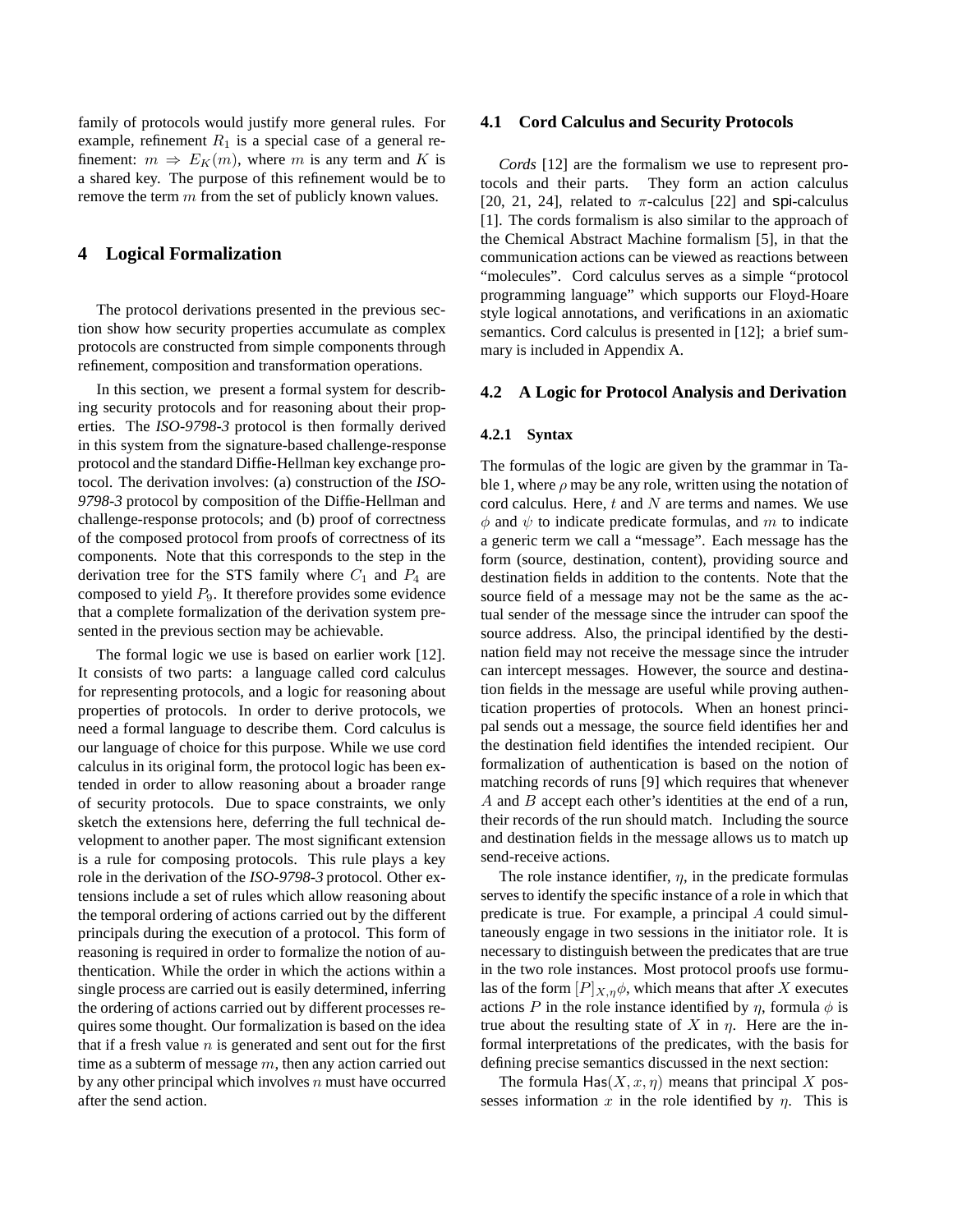"possesses" in the limited sense of having either generated the data or received it in the clear or received it under encryption where the decryption key is known. The formula Send $(X, m, \eta)$  means that the last action in a run of the protocol corresponds to principal  $X$  sending message m. Receive $(X, m, \eta)$ , New $(X, t, \eta)$ , Decrypt $(X, t, \eta)$ , and Verify $(X, t, \eta)$  are similarly associated with the receive, new, decrypt and signature verification actions of a protocol.  $\Leftrightarrow$  a means that in the past, action a was carried out. As the name suggests,  $After(a, a)$  means that the second action happened after the first action in runs of a protocol. Fresh $(X, t, \eta)$  means that the term t generated by X is "fresh" in the sense that no one else has seen any term containing  $t$  as a subterm. Typically, a fresh term will be a nonce and freshness will be used to reason about the temporal ordering of actions in runs of a protocol. This form of reasoning is useful in proving authentication properties of protocols. Finally, the formula  $H$ onest $(X)$  means that the actions of principal  $X$  in the current run are precisely an interleaving of initial segments of traces of a set of roles of the protocol. In other words,  $X$  assumes some set of roles and does exactly the actions prescribed by them. We note here that the temporal operator  $\Diamond$  and some of the predicates (e.g., Send, Receive) bear semblance to those used in NPATRL [25], the temporal requirements language for the NRL Protocol Analyzer [17, 18]. While NPATRL is used for specifying protocol requirements, our logic is also used to infer properties of protocols.

### **4.2.2 Semantics**

A formula may be true or false at a run of a protocol. More precisely, the main semantic relation,  $\mathcal{Q}, R \models \phi$ , may be read, "formula  $\phi$  holds for run R of protocol  $\mathcal{Q}$ ." In this relation,  $R$  may be a complete run, with all sessions that are started in the run completed, or an incomplete run with some principals waiting for additional messages to complete one or more sessions.

The inductive definition of  $Q, R \models \phi$  is omitted due to lack of space (see [12] to get a general sense of the approach). The main idea is to view a run as a sequence of reaction steps within a cord space. Each reaction step corresponds to a principal executing an action. It therefore becomes possible to assert whether a particular action occurred in a given run and also to make assertions about the temporal ordering of the actions. An alternative view, consistent with the execution model used in defining Linear Temporal Logic (LTL) semantics, is to think of a run as a linear sequence of states. Transition from one state to the next is effected by an action carried out by some principal in some role. Associating that action with the state that the system ends up in as a consequence, allows us to use the well-understood terminology of LTL in our logic. A formula is true in a run if it is true at the end of that run. An action formula a is therefore true in a run if it is the last action in that run. On the other hand, a past formula  $\Leftrightarrow$  a is true if in the past the action formula a was true in some state, i.e., if the action had occurred in the past.

### **4.3 Proof System**

#### **4.3.1 Axioms for Protocol Actions**

The axioms about protocol actions are listed in Table 2. Note that the  $\alpha$  in axiom  $\bf{A41}$  is any one of the 5 actions and a is the corresponding predicate in the logic. AA1 therefore states that if a principal has executed an action in some role, then the corresponding predicate asserting that the action had occurred in the past is true. If principal  $X$ generates a new value  $n$  and does no further actions in this role, then axiom  $AN2$  says that X knows n,  $AN1$  says that no one else knows n, and  $AN3$  says that n is fresh.  $AR1$ says that if  $X$  has received a message  $m$ , then she knows m. Axiom  $AM1$  is about the binding of static variables of a protocol role. In this case the  $x_i$  in  $(x_1 \ldots x_n)$   $]_{X,\eta}$ , is a value determined when the roles for each participant were assigned. Typically this will be the identity of the participant, and possibly the identity of other participants an initiator will try to talk to, along with shared keys, etc.

#### **4.3.2 Axioms relating Atomic Predicates**

Table 3 lists axioms relating various propositional properties, most of which follow naturally from the semantics of propositional formulas. For example, if X decrypts  $\{n\}_K$ , then  $X$  knows  $n$  because that is the result of the decryption, and if a principal knows a tuple  $x, y$  then he also knows x and  $y$ . An important axiom is  $N1$  which states that if a principal  $X$  has generated a value  $n$  in some role, then that value is distinct from all other values generated in all other roles. N2 states that values generated by different actions within a role are distinct. N1 and N2 together capture the intuition that fresh nonces are unique. VER and SEC respectively refer to the unforgeability of signatures and the need to possess the private key in order to decrypt a message encrypted with the corresponding public key. The additional condition requiring principal  $X$  to be honest guarantees that the intruder is not in possession of the private keys.

#### **4.3.3 Inference Rules**

Table 4 collects the other inference rules. It is clear that most predicates are preserved by additional actions. However, the Fresh predicate is not preserved if the freshly generated value  $n$  is sent out in a message (see F). Perhaps, the most interesting inference rule is the protocol composition rule C, which was not present in [12]. It gives us a way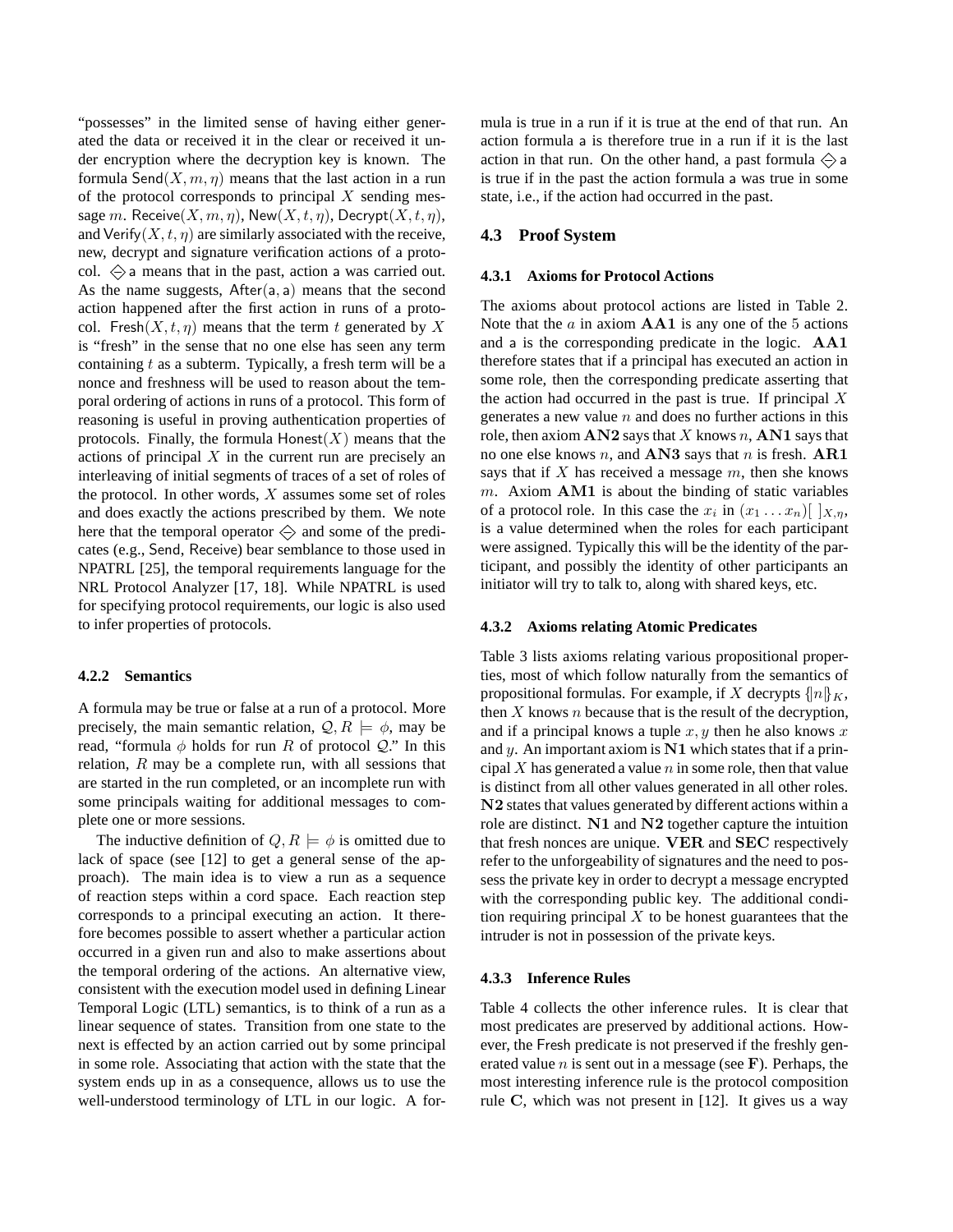Action formulas a  $::=$  Send $(N, m, \eta)$  | Receive $(N, m, \eta)$  | New $(N, t, \eta)$  | Decrypt $(N, t, \eta)$  | Verify $(N, t, \eta)$ Formulas  $\phi$  ::=  $\Leftrightarrow$  a | Has $(N, t, \eta)$  | Fresh $(N, t, \eta)$  | Honest $(N)$  | After $(a, a)$  |  $\phi \wedge \phi$  |  $\neg \phi$ Modal forms  $\Psi$  ::=  $\rho \phi | \phi \rho \phi$ 



| $\bf AA1$ | $[a]_{X,n} \diamondsuit$ a                                                                                                       |
|-----------|----------------------------------------------------------------------------------------------------------------------------------|
| AN1       | $[(\nu n)]_{X,n}$ Has $(Y, n, \eta') \supset (Y = X) \wedge (\eta' = \eta)$                                                      |
| AN2       | $[(\nu n)]_{X,n}$ Has $(X, n, \eta)$                                                                                             |
| AN3       | $[(\nu n)]_{X,n}$ Fresh $(X, n, \eta)$                                                                                           |
| AR1       | $[(m)]_{X,\eta}$ Has $(X,m,\eta)$                                                                                                |
| AM1       | $(x_1 \ldots x_n)[x_n]$ Has $(X, x_1, \eta) \wedge \ldots \wedge$ Has $(X, x_n, \eta)$                                           |
|           |                                                                                                                                  |
|           | $\mathsf{HasAlone}(X,n,\eta) \equiv \mathsf{Has}(X,n,\eta) \land (\mathsf{Has}(Y,n,\eta') \supset (Y = X) \land (\eta' = \eta))$ |

# **Table 2. Axioms for protocol actions**

| $\Leftrightarrow$ New $(X, n, \eta) \wedge \Leftrightarrow$ New $(Y, n, \eta') \supset (X = Y \wedge \eta = \eta')$ |
|---------------------------------------------------------------------------------------------------------------------|
|                                                                                                                     |
|                                                                                                                     |
|                                                                                                                     |
|                                                                                                                     |
|                                                                                                                     |
|                                                                                                                     |
|                                                                                                                     |

# **Table 3. Relationship between properties**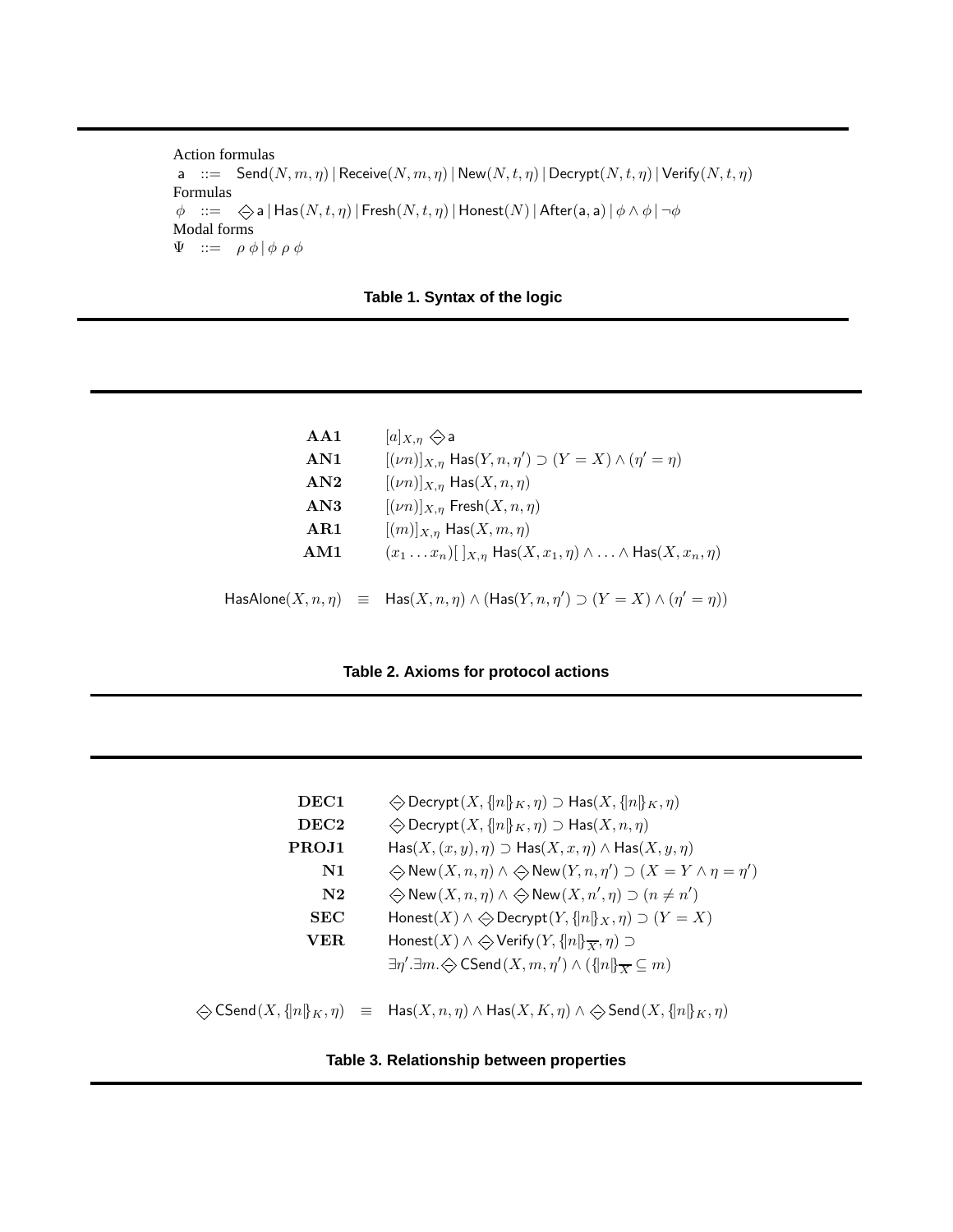of sequentially composing two roles  $P$  and  $P'$  when the logical formula guaranteed by the execution of  $P$ , i.e., the post-condition of P, matches the pre-condition required in order to ensure that  $P'$  achieves some property. This form of reasoning allows a proof of correctness of a protocol to be built up incrementally from a proof of its component subprotocols and parallels the way that protocols are derived in the derivation system.

#### **4.3.4 Axioms and Rules for Temporal Ordering**

The axioms and rules specific to the temporal ordering of actions are presented in Table 5. The first two rules are fairly straightforward. AF1 orders the actions within a role. This is consistent with the way we view a role as an ordered sequence of actions. AF2 states that the After relation is transitive. AF3 uses the freshness of nonces to reason about the ordering of actions carried out by different principals. Intuitively, it states that if a principal  $X$  creates a fresh value  $n$  and then sends out a message containing it as a subterm, then any action carried out by any other principal which involves  $n$  (e.g. if Y receives a message containing n inside a signature), happens after the send action.

## **4.3.5 The Honesty Rule**

Intuitively, the honesty rule is used to combine facts about one role with inferred actions of other roles. For example, suppose Alice receives a response from a message sent to Bob. Alice may wish to suppose that Bob is honest and use properties of Bob's role to reason about how Bob generated his reply. The honesty rule is essentially an invariance rule for proving properties of all roles of a protocol. Since honesty, by definition in our framework, means "following one or more roles of the protocol," honest principals must satisfy every property that is a provable invariant of the protocol roles. The honesty rule depends on the protocol and so we write  $Q \vdash [P] \phi$  if  $[P] \phi$  is provable using the honesty rule for Q and the other axioms and proof rules (see [12] for further discussion about the honesty rule).

The honesty rule is used in the proof of correctness of the Challenge-Response protocol that is given in full in Table 8. One place the honesty rule is used is to prove that if  $B$  sent out a message with his signature over the two nonces and  $A's$  identity, then in the past  $B$  must have received a message with source field A and containing one of the nonces. This property (line (10) of Table 8) is an important step in proving that the challenge response protocol has the mutual authentication property.

# **4.4 An Example of Protocol Composition**

In this section, we use our logical framework to formally derive properties of the *ISO-9798-3* protocol from properties of its parts, the signature-based challenge-response protocol  $(CR)$  and a protocol which forms the essence of the standard Diffie-Hellman key exchange protocol  $(DH_0)$ . The formal logical derivation is in keeping with the main idea of the protocol derivation system presented in the previous section. It corresponds to the step in Figure 3, where  $P_9$  is derived from  $C_1$  and  $P_4$  (note that  $P_9$  is actually *ISO*-9798-3 and  $C_1$  and  $P_4$  are  $DH_0$  and  $CR$  respectively.)

The approach is to assign to each protocol a logical formula which captures (a) the security properties that it guarantees; and (b) the assumptions under which those properties hold. For example, the CR protocol guarantees mutual authentication under the assumption that the data exchanged by the principals are fresh nonces. The property associated with the  $DH_0$  protocol is that the protocol principal possesses a fresh Diffie-Hellman exponential and moreover she is the only one who knows the exponent. It therefore guarantees a form of secrecy: if A's Diffie-Hellman exponent is a and someone else knows the Diffie-Hellman secret  $g^{ab}$ , then that person must know  $b$ .  $DH_0$  does not require any additional assumptions to be made.

The properties just described can be expressed as modal formulas in our logic where the assumptions appear as preconditions and the security properties as post-conditions to the protocol role. If the post-condition of a protocol role matches the pre-condition of another, then using the inference rule C in Table 4, we can obtain properties of a bigger protocol by composing the two. In the example that we consider here, the post-condition of  $DH_0$  matches the precondition of  $CR$  (DH<sub>0</sub> furnishes the fresh data that  $CR$ requires). The result of applying the protocol composition rule is the *ISO-9798-3* protocol. In what follows, we express the properties of secrecy and authentication as logical formulas and show how the process of composition ties together the two properties. A direct consequence is that the *ISO-9798-3* protocol allows principals to compute a shared secret. We sketch the outline of the formal derivation relegating detailed proofs to Appendix B.

## **4.4.1 Challenge Response Protocol,** CR

Our formulation of authentication is based on the concept of *matching conversations* [4] and is similar to the idea of proving authentication using *correspondence assertions* [26]. The same basic idea is also presented in [9] where it is referred to as *matching records of runs*. Simply put, it requires that whenever  $A$  and  $B$  accept each other's identities at the end of a run, their records of the run *match*, i.e., each message that  $A$  sent was received by  $B$  and vice versa, each send event happened before the corresponding receive event, and moreover the messages sent by each principal (A or B) appear in the same order in both the records. The formalization of authentication as used here is interesting in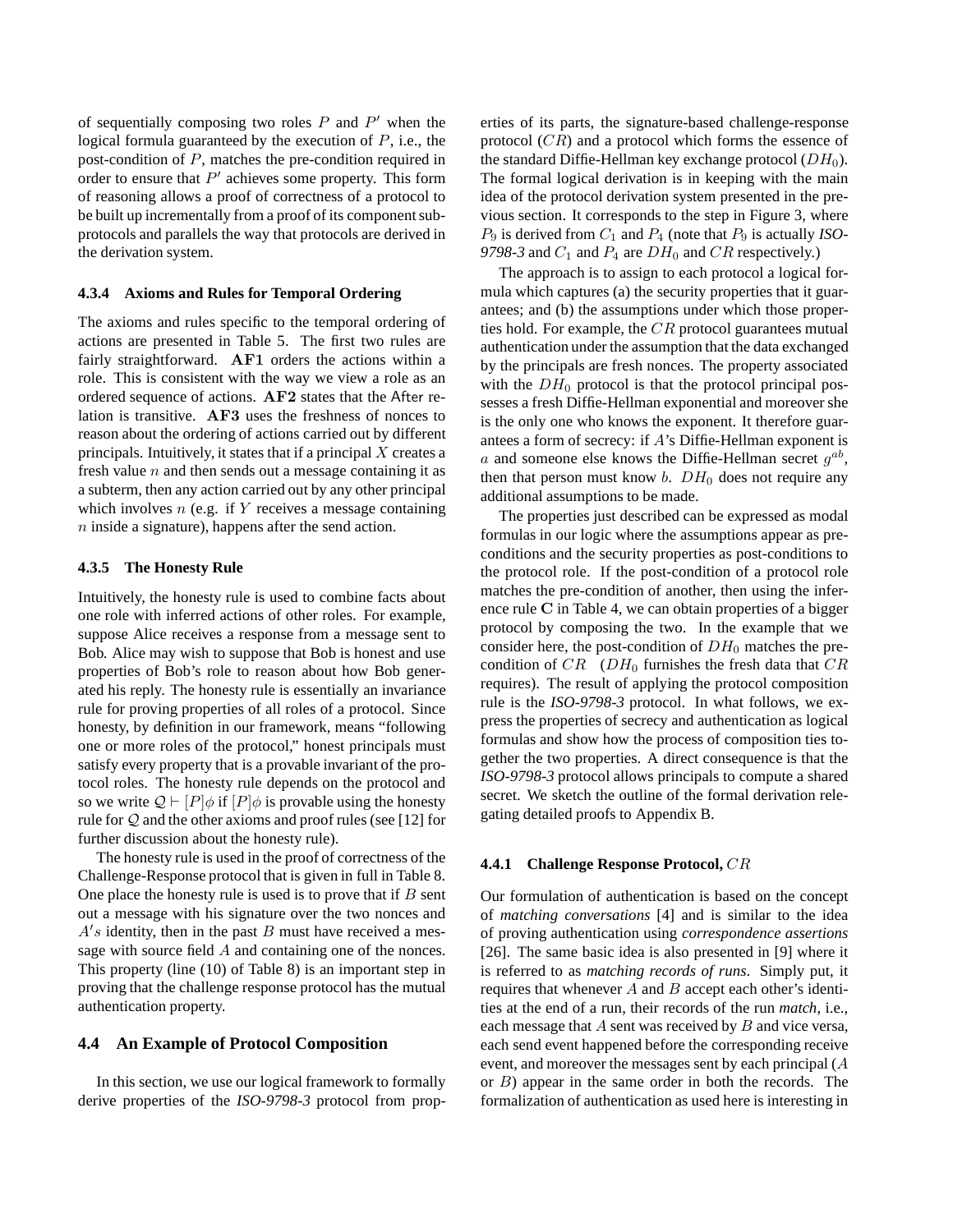Generic Rules:

$$
\frac{[P]\phi \quad [P]\psi}{[P]\phi \land \psi} \mathbf{G1} \quad \frac{[P]\phi \quad \phi \supset \psi}{[P]\psi} \mathbf{G2} \quad \frac{\phi}{[P]\phi} \mathbf{G3}
$$

 $\text{Preservation Rules: (For Persist} \in \{\text{Has}, \diamondsuit \texttt{a}\})$ 

$$
\label{eq:3} \begin{array}{ll} \displaystyle [P]_{A,\eta} {\sf{Persist}}(X,t,\eta') \\ \displaystyle [Pa]_{A,\eta} {\sf{Persist}}(X,t,\eta') \\ \displaystyle [P]_{X,\eta} {\sf{HasAlone}}(X,\iota,\eta') \\ \displaystyle [P]_{X,\eta} {\sf{HasAlone}}(X,n,\eta) \\ \displaystyle [P_{a}]_{X,\eta} {\sf{HasAlone}}(X,n,\eta) \\ \displaystyle [P_{a}]_{X,\eta} {\sf{HasAlone}}(X,n,\eta) \\ \end{array} \quad \begin{array}{ll} \displaystyle [P]_{A,\eta} {\sf{Fresh}}(A,n,\eta) \\ \displaystyle [P_{X,\eta} {\sf{HasAlone}}(X,n,\eta) \\ \displaystyle [P_{X,\eta} {\sf{HasAlone}}(X,n,\eta) \\ \displaystyle [P_{X,\eta} {\sf{HasAlone}}(X,n,\eta) \\ \end{array} \quad \begin{array}{ll} \displaystyle [P]_{X,\eta} {\sf{Fresh}}(A,n,\eta) \\ \displaystyle [P_{X,\eta} {\sf{HasAlone}}(X,n,\eta) \\ \displaystyle [P_{X,\eta} {\sf{HasAlone}}(X,n,\eta) \\ \end{array} \quad \begin{array}{ll} \displaystyle \alpha \leq n \end{array}
$$

Freshness Loss and Composition Rules:

$$
\frac{[P]_{A,\eta}\mathrm{Fresh}(A,n,\eta)}{[P\langle m\rangle]_{A,\eta}\neg\mathrm{Fresh}(A,n,\eta)}\cdot\mathbf{n}\subseteq\mathbf{m}\mathrm{F}\qquad\qquad\frac{\phi_1[P]_{A,\eta}\phi_2\quad\phi_2[P']_{A,\eta}\phi_3}{\phi_1[P;P']_{A,\eta}\phi_3}\,\mathbf{C}
$$

# **Table 4. Inference Rules**

**AF1**  $[a_1 \ldots a_n]_{X,\eta}$  After $(a_1, a_2) \wedge \ldots \wedge$  After $(a_{n-1}, a_n)$  $AF2$  After(a<sub>1</sub>, a<sub>2</sub>) ∧ After(a<sub>2</sub>, a<sub>3</sub>) ⊃ After(a<sub>1</sub>, a<sub>3</sub>)

Inter-process ordering rule:

 $[P]_{X,\eta}$ Fresh $(X, n, \eta)$   $[Pa_1]_{X,\eta}$ ¬Fresh $(X, n, \eta)$   $[P'a_2]_{Y,\eta'}$ <br> $(Y \neq X \lor \eta \neq \eta') \land (n \subseteq a_2)$  AF3  ${\sf After}({\sf a}_1,{\sf a}_2)$ 

# **Table 5. Axioms and rule for temporal ordering of actions**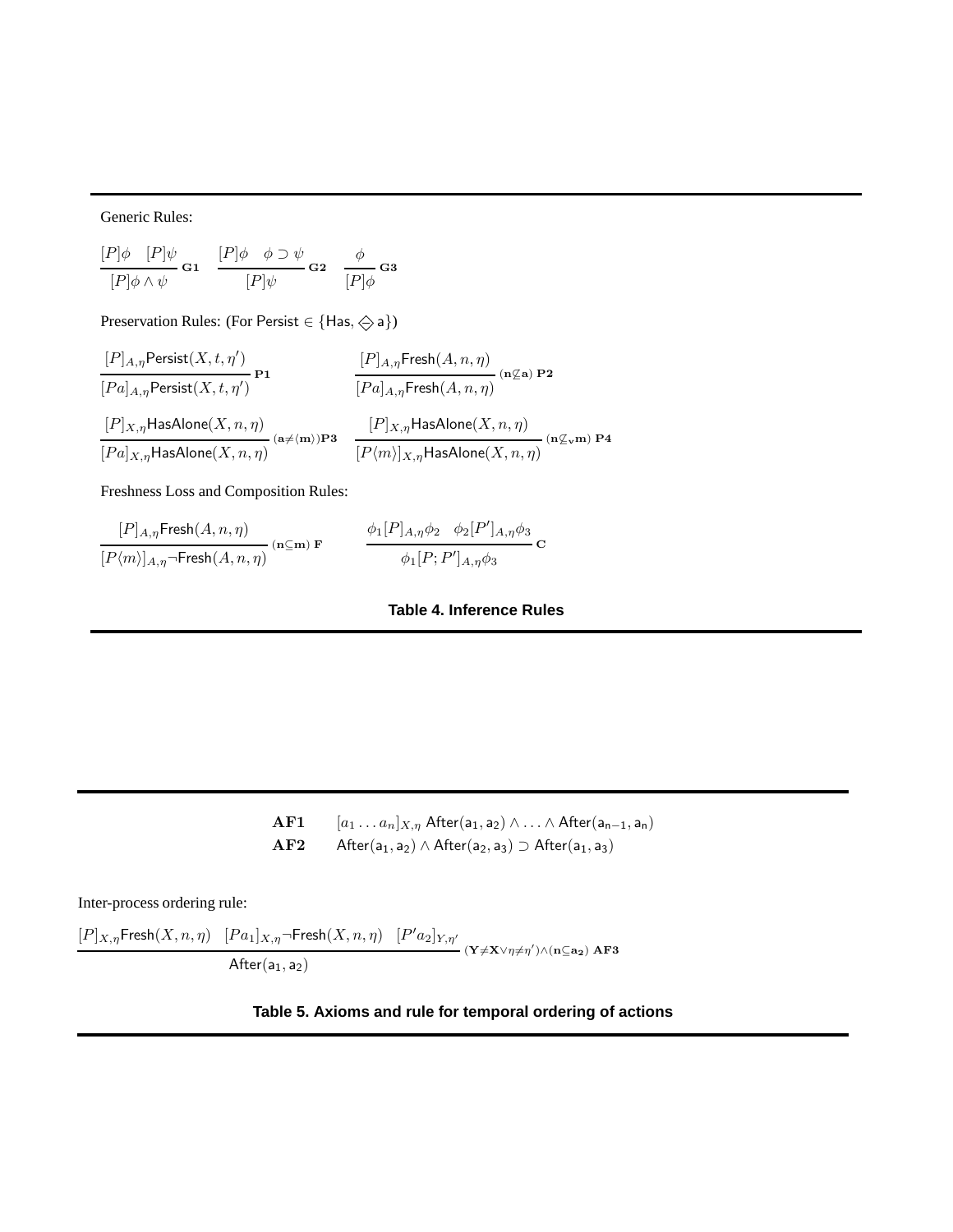its own right. However, since the focus of this paper is on the compositional aspect of security protocols and space is limited, we will present the details elsewhere.

The logical formula specifying the initiator role of the CR protocol is of the form: *precondition [actions] postcondition*, where:

$$
\begin{array}{ll} pre & = (A \ B \ m \ \eta) \ \text{Fresh}(A,m,\eta) \\ \textit{actions} & = [A,B,m \rangle (B,A,n,\{|m,n,A|\}_{\overline{B}}/B,A,y,z) \\ & (z/\{|m,y,A|\}_{B}) \langle A,B,\{|m,y,B|\}_{\overline{A}} \rangle]_{A,\eta} \\ post & = \ \text{Honest}(B) \supset \exists \eta'.(\textit{ActionsnOrder}(\textit{Send}(A,\{A,B,m\},\eta),\textit{Receive}(B,\{A,B,m\},\eta'), \textit{Secive}(B,\{B,A,\{n,\{|m,n,A|\}_{\overline{B}}\}\},\eta'), \\ & \textit{Receive}(A,\{B,A,\{n,\{|m,n,A|\}_{\overline{B}}\}\},\eta)) \end{array}
$$

The predicate ActionsInOrder( $a_1, a_2, \ldots, a_n$ ) means that the actions  $a_1, a_2, \ldots, a_n$  were executed in that order. It can be defined in a natural away using the transitivity axiom about the After predicate, AF2.

Let us try to understand the three parts of the formula. The *precondition* includes the static parameter list  $(A \ B \ m \ \eta)$  with the parameters identifying the initiator, responder, the data sent out by the initiator and the role instance identifier, and the predicate  $\mathsf{Fresh}(A, m, \eta)$  capturing the assumptions made about the static parameters. The sequence of *actions* corresponds to the initiator cord (from now on denoted by  $Init_{CR}$ ). These are the actions executed by a principal in the initiator role. Finally, the *postcondition* (denoted  $\phi_{auth}$  from now on) captures the security property associated with the initiator role. Intuitively, this formula states that if  $A$  initiates a session of the  $CR$ protocol with B with fresh data  $m$ , then after completing the actions in  $Init_{CR}$ , A can be assured of the security property  $\phi_{auth}$ . Note that  $\phi_{auth}$  effectively captures the notion of authentication discussed above. A total ordering is established among all send and receive actions. Moreover, for each 'matching' send-receive action pair, the send action precedes the receive action.

A complete proof of the formula above is presented in Table 8 in Appendix B.

#### **4.4.2** Base Diffie Hellman Protocol,  $DH_0$

In this section, we take a closer look at protocol  $DH_0$  that forms the essence of the standard Diffie-Hellman protocol. Our goal is to assign to  $DH_0$  a logical formula characterizing its security properties and making explicit any assumptions. The first step is to enrich the term language and the protocol logic to allow reasoning about Diffie-Hellman computation. The terms  $g(a)$  and  $h(a, b)$ , respectively representing the Diffie-Hellman exponential  $g^a \mod p$  and the Diffie-Hellman secret  $g^{ab}$  mod p, are added to the term language. To improve readability, we will use  $g^a$  and  $g^{ab}$  instead of  $g(a)$  and  $h(a, b)$ . Table 6 presents the rules specific

**DH1**  $\textsf{Has}(X, a, \eta) \land \textsf{Has}(X, g^b, \eta) \supset \textsf{Has}(X, g^{ab}, \eta)$ **DH2** Has $(X, q^{ab}, \eta)$   $\supset$  Has $(X, q^{ba}, \eta)$ **DH3**  $\mathsf{Has}(X, g^{ab}, \eta) \supset (\mathsf{Has}(X, a, \eta) \land \mathsf{Has}(X, g^b, \eta)) \lor$  $(Has(X, b, \eta) \wedge Has(X, g^a, \eta))$ **DH4** Fresh $(X, a, \eta)$   $\supset$  Fresh $(X, g^a, \eta)$ 

# **Table 6. Rules for Diffie-Hellman key exchange**

to the way that Diffie-Hellman secrets are computed. DH1 captures the way that a Diffie-Hellman secret is computed from an exponent and an exponential. DH2 captures the commutativity of exponentiation. DH3 captures the hardness of the discrete log problem by stating that in order to compute the Diffie-Hellman secret, at least one exponent and the other exponential needs to be known. DH4 captures the intuition that if  $a$  is fresh at some point of a run, then  $g^a$  is also fresh at that point.

The  $DH_0$  protocol involves generating a fresh random number and computing its Diffie-Hellman exponential. It is therefore the initial part of the standard Diffie-Hellman key exchange protocol. The logical formula specifying the initiator role of the  $DH_0$  protocol is again of the form  $pre$ *condition [actions] postcondition* and is given below.

$$
\begin{array}{l} (A\ B\ \eta)\,[(\nu a)]_{A,\eta}\,\langle A\ B\ g^a\ \eta\rangle\mathrm{Fresh}(A,g^a,\eta)\wedge \\ \mathrm{\textsf{HasAlone}}(A,a,\eta) \end{array}
$$

This formula follows easily from the axioms and rules of the logic. It states that after carrying out the initiator role of  $DH_0$ , A possesses a fresh Diffie-Hellman exponential  $g^a$  and is the only one who possesses the exponent  $a$ . This property will be useful in proving the secrecy condition of the *ISO-9798-3* protocol. Note that the precondition only includes the static parameters. No additional assumptions are made. The postcondition includes a cord calculus construct - the *output interface*  $\langle A \, B \, g^a \, \eta \rangle$  - which we haven't encountered till this point. The purpose of this construct will become clear during the composition process.

#### **4.4.3 Composing the Protocols**

The final step of the derivation is to obtain a logical formula characterizing the security properties of the *ISO-9798- 3* protocol. We sketch an outline of the proof here.

Let us go back and look at the form of the logical formulas characterizing  $DH_0$  and  $CR$ :

 $DH_0$ :  $(A B \eta)$   $[Init_{DH_0}] \langle A B g^a \eta \rangle$ Fresh $(A, g^a, \eta)$  $CR$  :  $(A B m \eta)$  Fresh $(A, m, \eta)$  [Init<sub>CR</sub>]  $\phi_{auth}$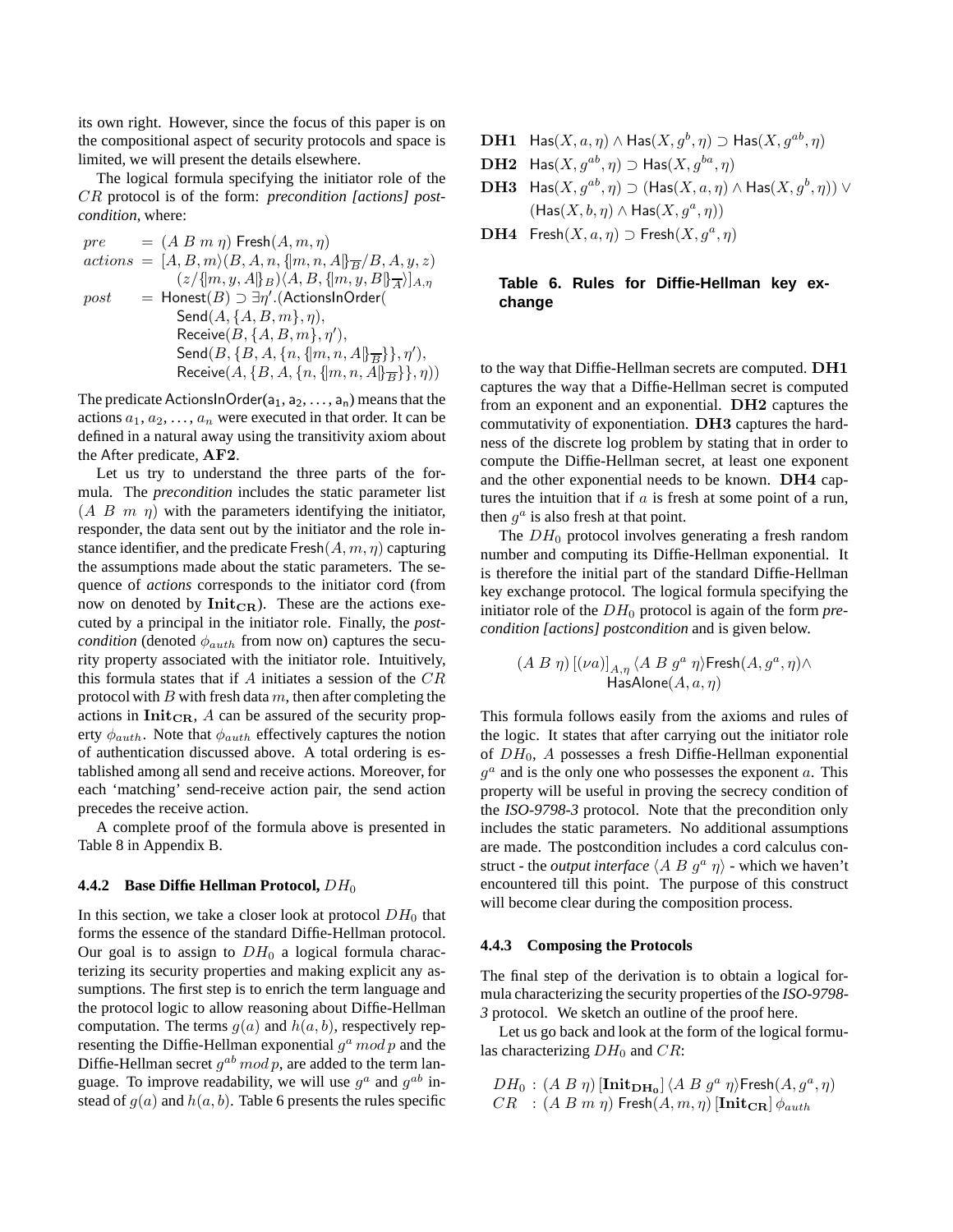Note that the post-condition of  $DH_0$  matches the precondition of CR. We can therefore compose the two formulas by applying the composition rule  $C$ . The resulting formula is:

# *ISO-9798-3 (auth.)* :  $(A \ B \ \eta)$   $[\mathbf{Init}_{\mathbf{DH}_0}; \mathbf{Init}_{\mathbf{CR}}]$   $\phi_{auth}$

The composition operator ';' is defined so that the output parameters of the first cord are substituted into the input static parameter list of the second cord. Composition therefore provides a method for substitution. In this specific example, the result of composing the two roles is that the freshly generated Diffie-Hellman exponential is substituted for the nonce in the challenge-response cord. The resulting role is precisely the initiator role of the *ISO-9798-3* protocol. The formula above states that the mutual authentication property of CR is preserved by the composition process.

The other main step involves proving that the secrecy property of  $DH_0$  is preserved by CR, since the CR protocol does not reveal the Diffie-Hellman exponents.

$$
DH_0: (A \ B \ \eta) \ [\textbf{Init}_{\textbf{DH}_0}] \ A \ B \ g^a \ \eta \rangle \textsf{HasAlone}(A,a,\eta)
$$
\n
$$
CR \ : \ (A \ B \ g^a \ \eta) \ \textsf{HasAlone}(A,a,\eta) \ [\textbf{Init}_{\textbf{CR}}]
$$
\n
$$
\textsf{HasAlone}(A,a,\eta)
$$

Therefore, by applying the composition rule  $C$  again, we have the secrecy condition for the *ISO-9798-3* protocol:

*ISO-9798-3 (secrecy)* :  $(A B \eta)$  [Init $_{\text{DH}_0}$ ; Init $_{\text{CR}}$ ] HasAlone $(A, a, \eta)$ 

The rest of the proof uses the properties of Diffie-Hellman secret computation to prove the following logical formula:

*ISO-9798-3 (shared-secret)* :  
\n
$$
(A B \eta) [\text{Init}_{\text{DH}_0}; \text{Init}_{\text{CR}}]
$$
  
\n $\text{Honest}(B) \supset \exists b.\exists \eta'.(\phi_{auth} \land (n = g(b)) \land$   
\n $\text{Has}(A, g^{ab}), \eta) \land (\text{Has}(X, g^{ab}, \eta'') \supset$   
\n $((X = A \land \eta'' = \eta) \lor (X = B \land \eta'' = \eta'))$ 

Intuitively, the property proved is that if  $B$  is honest, then  $A$  and  $B$  are the only people who know the Diffie-Hellman secret  $g^{ab}$ . In other words, the *ISO-9798-3* protocol can be used to compute a shared secret.

# **5 Conclusions and Future Work**

We have presented a method for systematically deriving security protocols from basic components using a set of protocol composition, refinement and transformation steps. The goal has been to formalize the well-established practice of presenting protocols incrementally, starting from simple components and refining them by features and functions. As a case study, we examined the structure of the STS family of key exchange protocols in this system. The complete derivation graph is shown in Figure 3. It shows how the various security properties - secrecy, authentication, DoS protection etc. - accumulate as the derivation proceeds. The study of the security properties of the STS family seems to be relevant since it includes protocols like IKE which are actually deployed on the internet and JFKi and JFKr which are currently being considered by IETF as replacements for IKE.

As an initial step towards associating logical derivations with protocol derivations, we have extended a previous protocol logic with preconditions and temporal assertions. The *ISO-9798-3* protocol is then formally derived from the standard challenge response protocol and a protocol that forms the essence of the Diffie-Hellman key exchange protocol. The logical derivation corresponds to the step in Figure 3, where  $P_9$  is derived from  $C_1$  and  $P_4$ . It shows how the secrecy and authentication properties of Diffie-Hellman and challenge-response are preserved by the composition process.

There are several different directions in which this work could be extended. One direction is to develop derivation graphs for other sets of related protocols. Another family of protocols that might be interesting to look at is the Needham-Schroeder protocol family. This family will include well-known protocols like Kerberos, Otway-Rees, etc. The connecting point between these protocols is that they all use encryption for achieving authenticated key exchange. Such derivation graphs can be used to develop a taxonomy of security protocols. Another direction worth exploring is protocol synthesis. Once a set of generic components and composition, refinement and transformation operations are identified, it might be possible to automatically synthesize protocols that satisfy complex security specifications using the basic ideas of the derivation system. Also, our initial results suggest that formal analysis of security protocols may be easier when proofs of correctness of complex protocols can be built from the proofs of their constituent sub-protocols. It should be interesting to extend the logical system to allow formal reasoning about all the protocol refinement and transformation steps that have been presented in this paper. Finally, in the example that we worked out, we have shown that under certain restrictions, security properties can be preserved under composition. A formal characterization of the conditions under which security protocols can be composed would be a significant result.

**Acknowledgements** This work was partially supported by NSF CCR-0121403, Computational Logic Tools for Research and Education, the DoD University Research Initiative (URI) program administered by the Office of Naval Research (ONR) under Grant N00014-01-1-0795, and ONR Grants N00014-00-C-0945 and N00014-01-C-0454.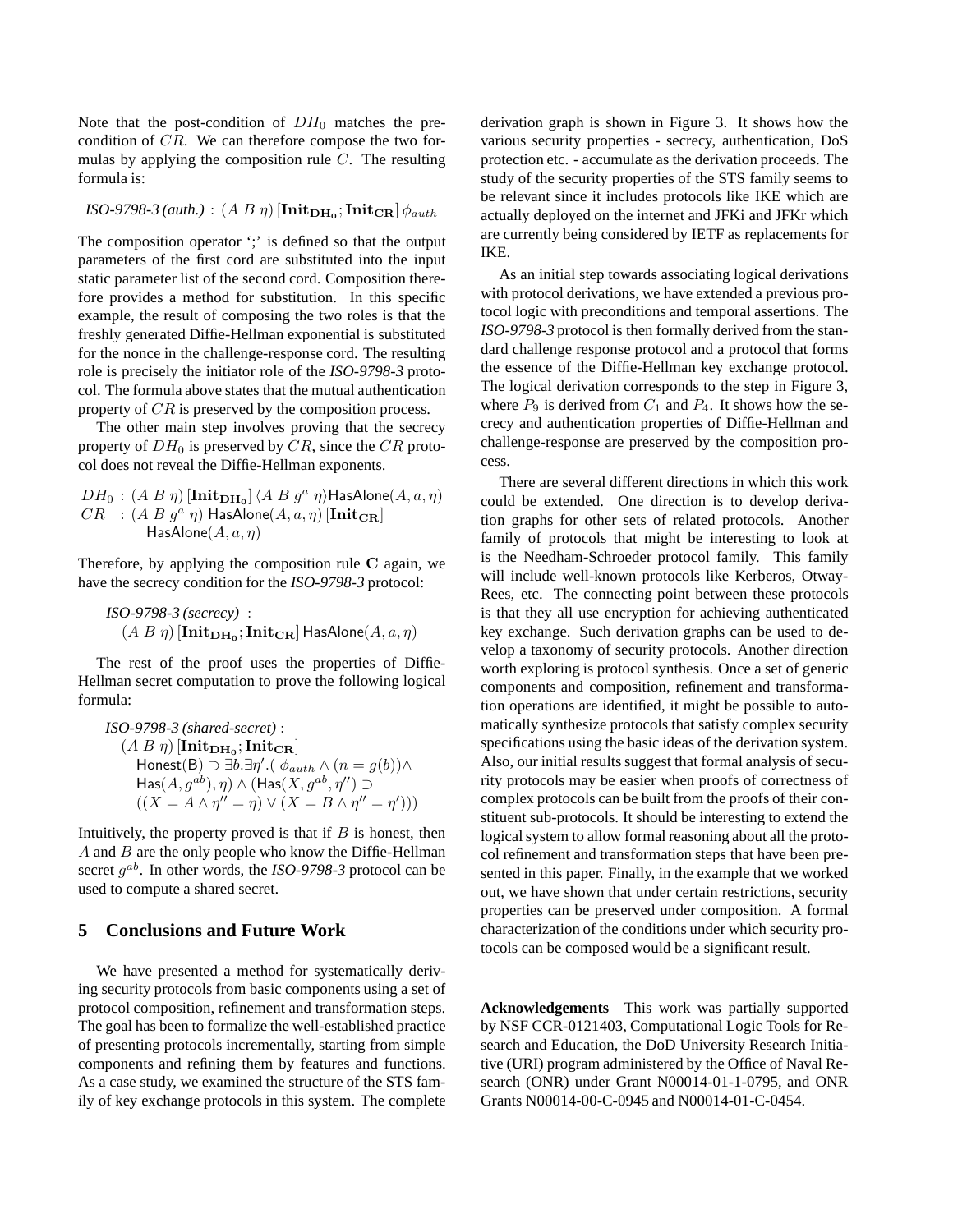# **References**

- [1] M. Abadi and A. Gordon. A calculus for cryptographic protocols: the spi calculus. *Information and Computation*, 148(1):1–70, 1999. Expanded version available as SRC Research Report 149 (January 1998).
- [2] W. Aiello, S.M. Bellovin, M. Blaze, R. Canetti, J. Ioannidis, A.D. Keromytis, and O. Reingold. Just fast keying (JFK), 2002. Internet draft.
- [3] M. Bellare, R. Canetti, and H. Krawczyk. A modular approach to the design and analysis of authentication and key exchange protocols. In *Proceedings of 30th Annual Symposium on the Theory of Computing*. ACM, 1998.
- [4] M. Bellare and P. Rogaway. Entity authentication and key distribution. In *Advances in Cryprtology - Crypto '93 Proceedings*. Springer-Verlag, 1994.
- [5] G. Berry and G. Boudol. The chemical abstract machine. *Theoretical Computer Science*, 96:217–248, 1992.
- [6] Ray Bird, Inder Gopal, Amir Herzberg, Phil Janson, Shay Kutten, Refik Molva, and Moti Yung. Systematic design of a family of attack resistant authentication protocols. *IEEE Journal on Selected Areas in Communications*, 1(5), June 1993.
- [7] J. Clark and J. Jacob. A survey of authentication protocol literature. Web Draft Version 1.0 available from www.cs.york.ac.uk/˜jac/, 1997.
- [8] Anupam Datta, John C. Mitchell, and Dusko Pavlovic. Derivation of the JFK protocol. Technical report, Kestrel Institute, 2002.
- [9] W. Diffie, P. C. Van Oorschot, and M. J. Wiener. Authentication and authenticated key exchanges. *Designs, Codes and Cryptography*, 2:107–125, 1992.
- [10] Whitfield Diffie and Martin E. Hellman. New directions in cryptography. *IEEE Transactions on Information Theory*, IT-22(6):644–654, 1976.
- [11] D. Dolev and A. Yao. On the security of public-key protocols. *IEEE Transactions on Information Theory*, 2(29), 1983.
- [12] Nancy Durgin, John C. Mitchell, and Dusko Pavlovic. A compositional logic for protocol correctness. In *Proceedings of 14th IEEE Computer Security Foundations Workshop*, pages 241–255. IEEE, 2001.
- [13] D. Harkins and D. Carrel. The Internet Key Exchange (IKE), 1998. RFC 2409.
- [14] Hugo Krawczyk. The IKE-SIGMA protocol, 2002. Internet draft.
- [15] G. Lowe. An attack on the Needham-Schroeder public-key protocol. *Info. Proc. Letters*, 56:131–133, 1995.
- [16] G. Lowe. Some new attacks upon security protocols. In *Proceedings of 9th IEEE Computer Security Foundations Workshop*, pages 162–169. IEEE, 1996.
- [17] C. Meadows. A model of computation for the NRL protocol analyzer. In *Proceedings of 7th IEEE Computer Security Foundations Workshop*, pages 84–89. IEEE, 1994.
- [18] C. Meadows. The NRL protocol analyzer: An overview. *Journal of Logic Programming*, 26(2):113–131, 1996.
- [19] Alfred J. Menezes, Paul C. van Oorschot, and Scott A. Vanstone. *Handbook of Applied Cryptography*. CRC Press, 1996.
- [20] Robin Milner. Action structures. LFCS report ECS-LFCS-92-249, Department of Computer Science, University of Edinburgh, JCMB, The Kings Buildings, Mayfield Road, Edinburgh, December 1992.
- [21] Robin Milner. Action calculi and the pi-calculus. In *NATO Summer School on Logic and Computation*, Marktoberdorf, November 1993.
- [22] Robin Milner. *Communicating and Mobile Systems: The* π*-Calculus*. Cambridge University Press, Cambridge, U.K, 1999.
- [23] R.M. Needham and M.D. Schroeder. Using encryption for authentication in large networks of computers. *Communications of the ACM*, 21(12):993–999, 1978.
- [24] D. Pavlovic. Categorical logic of names and abstraction in action calculi. *Math. Structures in Comp. Sci.*, 7(6):619–637, 1997.
- [25] P. Syverson and C. Meadows. A formal language for cryptographic protocol requirements. *Designs, Codes and Cryptography*, 7(1-2):27–59, 1996.
- [26] Thomas Y. C. Woo and Simon C. Lam. A semantic model for authentication protocols. In *Proceedings IEEE Symposium on Research in Security and Privacy*, 1993.

# **A Cord Calculus**

## **A.1 Terms, Actions, Strands and Cords**

The *terms*  $t$  are built starting from the variables  $x$  and the constants c. Moreover, the set of basic terms also contains the names N, which can be variables  $X, Y, Z$ , or constants  $A, B, C$ , and keys K which can be variables y and constants  $k$ . Upon these basic sets, the term language is then generated by some given constructors  $p$ , which always include tupling, the public key encryption  $\{ |t| \le K}$  of the term t by the key K, and the signature  ${t}{t}$  over the term t with the private key K. The language of *actions* is then built upon the terms by further constructors. They include sending a term  $\langle t \rangle$ , receiving into a variable  $(x)$ , matching a term against a pattern  $(t/q(x))$ , and creating a new value  $(\nu x)$ . A *strand* is a list of actions. The idea is that they should be the subsequent actions of a single role in a protocol. For example, the strand  $[ (vx)\langle x \rangle ]$  represents a role in which a principal generates  $x$  and then sends out a message containing the freshly generated value. Since some actions of a role may be mutually independent, they can in principle be executed in any order. Different strands can thus be semantically equivalent. A *cord* is an equivalence class of behaviorally indistinguishable strands. In addition to the sequence of actions, a cord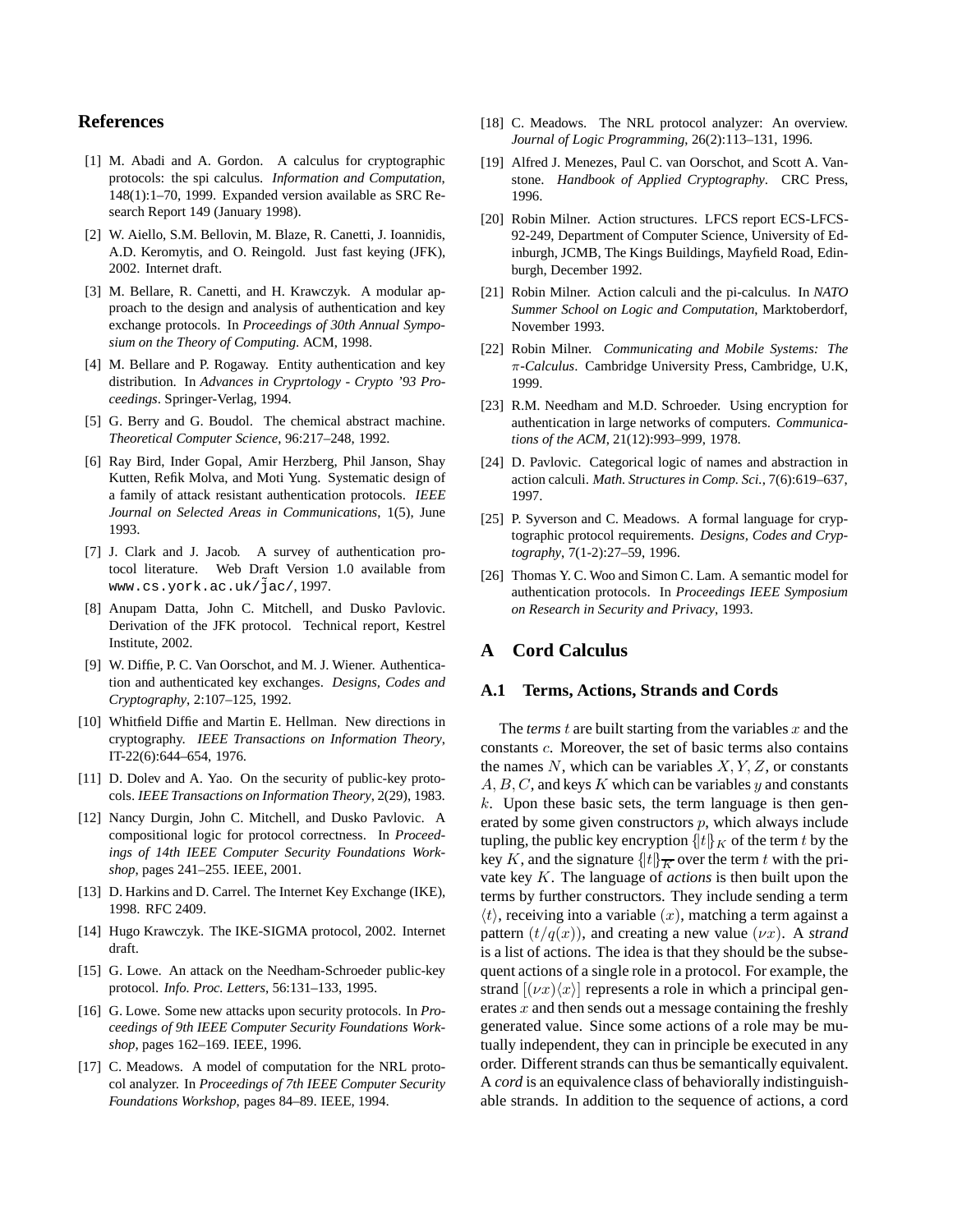has an *input interface* and an *output interface*. As the name suggests, the output interface represents the output of that cord. The input interface is used to provide initial data to a cord. These input parameters (called static parameters) can represent data known apriori (e.g. signing key) or data that becomes known by executing another cord via its output interface.

## **A.2 Cord Spaces and Runs**

A *cord space* is a multiset of cords that may interact via communication. The *runs* of a protocol arise as reaction sequences of cord spaces. The basic reactions within a cord space are shown in Table 7, with the required side conditions for each reaction shown below them. Reaction (1) is a send and receive interaction, showing the simultaneous sending of term  $t$  by the first cord, with the receiving of  $t$ into variable x by the second cord. We call this an *external action* because it involves an interaction between two cords. The other reactions all take place within a single cord. We call these *internal actions*. Reaction (2) is a basic pattern match action, where the cord matches the pattern  $p(t)$  with the expected pattern  $p(x)$ , and substitutes t for x. Reaction (3) is a decryption pattern match action, where the cord matches the pattern  $\{p(t)\}\mathfrak{y}$  with the decryption pattern  $\{|p(x)|\}$ <sub>y</sub> and substitutes t for x. Reaction (4) is a signature verification pattern match action. Finally, reaction (5) shows the binding action where the cord creates a new value that doesn't appear elsewhere in the cordspace, and substitutes that value for  $x$  in the cord to the right. The intuitive motive for the condition  $FV(t) = \emptyset$  should be clear: a term cannot be sent, or tested, until all of its free variables are instantiated.

## **A.3 Protocols**

A *protocol* is defined by a finite set of roles, such as initiator, responder and server, each representing the actions of a participant in a protocol session. In representing protocol roles by cords, it is useful to identify the principal who carries out the role. Also, since the same principal might engage in multiple sessions in the same role (e.g., principal A might be the initiator in two sessions at the same time), associating a *role-id* with the cord allows us to distinguish between the actions carried out in the different sessions. Both the principal name and the role-id appear as subscripts on the square brackets delimiting a cord.

The protocol intruder is capable of taking any of several possible actions, including receiving a message, decomposing it into parts, decrypting the parts if the key is known, remembering parts of messages, and generating and sending new messages. This is the standard "Dolev-Yao model", which appears to have developed from positions taken by

$$
[S(x)S'] \otimes [T\langle t \rangle T'] \otimes C \rhd \rhd [SS'(t/x)] \otimes \qquad (1)
$$

$$
[TT'] \otimes C
$$

$$
[S(p(t)/(x)) S'] \otimes C \triangleright \triangleright [SS'(t/x)] \otimes C \quad (2)
$$

 $[S(\{p(t)\}_y/\{p(x)\}_y) S'] \otimes C \triangleright S[S'(t/x)] \otimes C$  (3)  $[S(\{p(t)\}\overline{y}/\{p(t)\}\ y) S'] \otimes C \triangleright S[S] \otimes C$  (4)  $[S(\nu x)S'] \otimes C \triangleright \triangleright [SS'(m/x)] \otimes C$  (5)

Where the following conditions must be satisfied:

(1) 
$$
FV(t) = \emptyset
$$
  
\n(2)  $FV(t) = \emptyset$   
\n(3)  $FV(t) = \emptyset$  and y bound  
\n(4)  $FV(t) = \emptyset$   
\n(5)  $x \notin FV(S)$  and  $m \notin FV(C) \cup FV(S) \cup FV(S')$ 

#### **Table 7. Basic reaction steps**

Needham and Schroeder [23] and a model presented by Dolev and Yao [11]. A *run of a protocol* is a sequence of reaction steps from an *initial configuration*. An *initial configuration* is determined by a set of principals, a subset of which are designated as honest, a cord space constructed by assigning one or more roles to each honest principal, and an intruder cord that may use only the secret keys of dishonest principals. A particular initial configuration may give rise to many possible runs. Intuitively, a protocol has a property if in all runs of the protocol, that property is preserved.

### **B Proof of Challenge-Response Protocol**

A complete proof of the challenge-response protocol is presented in Table 8. It is proved that after executing the initiator role of the protocol with  $B$ ,  $A$  is assured that she did indeed communicate with  $B$ . The property associated with the responder role of the protocol is symmetric. The formalization of the mutual authentication property is based on the notion of matching records of runs [9].